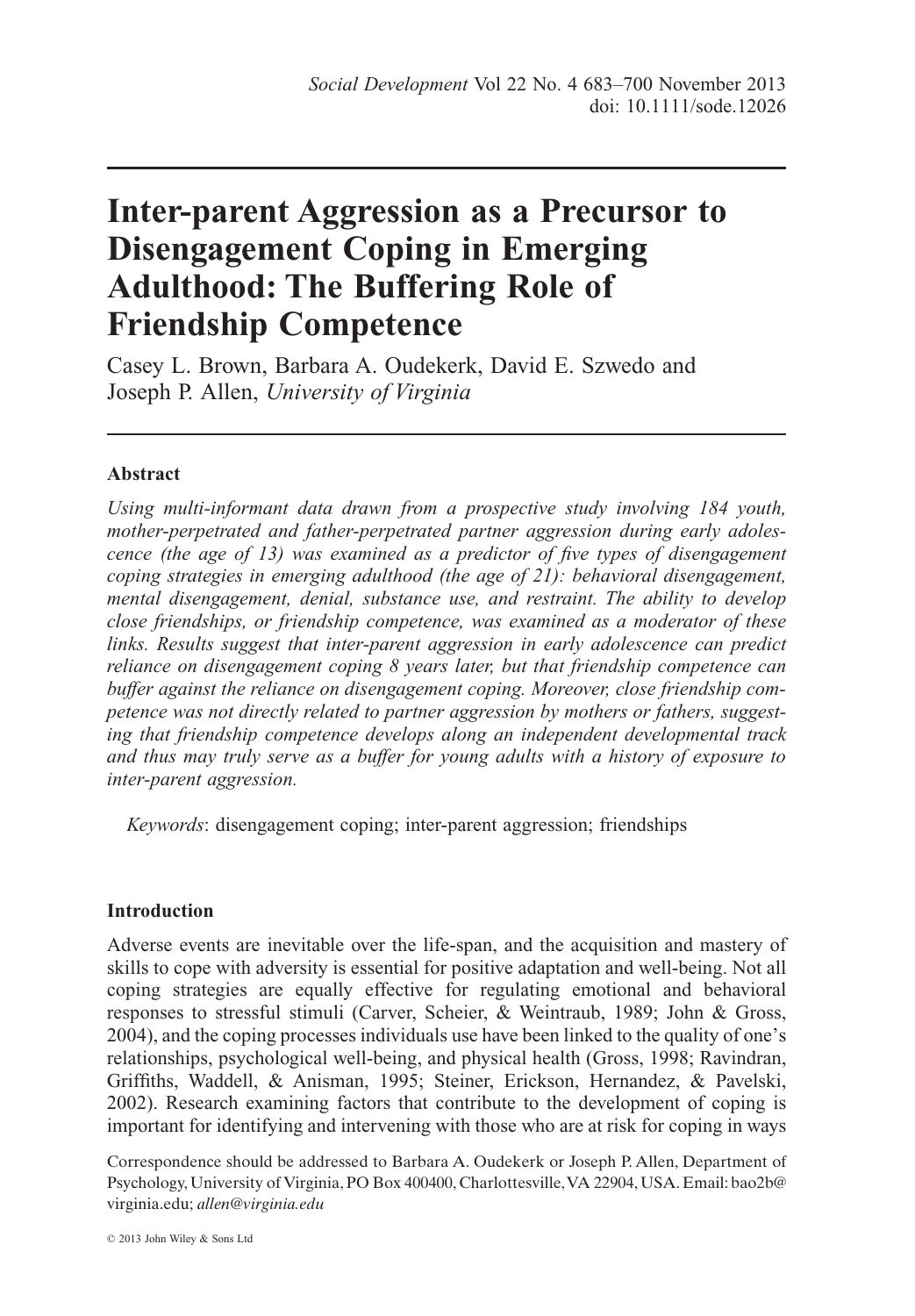that lead to further stress and poor health outcomes. It has long been suggested that family climate affects coping styles (Shulman, Seiffge-Krenke, & Samet, 1987) and that the emotional climate that children experience daily is affected by marital relations of parents (Morris, Silk, Steinberg, Myers, & Robinson, 2007). Inter-parent aggression has been linked to a number of problematic behavioral and social outcomes among youth, and youth's coping strategies are often theorized to mediate and/or moderate these links (Downs, Capshew, & Rindels, 2006; Shelton & Harold, 2007). Yet, direct associations between inter-parent aggression and maladaptive coping strategies remain poorly understood, and more importantly, very little research has examined factors which might protect against the development of maladaptive coping among youth exposed to inter-parent aggression.

#### *Does Exposure to Inter-parent Aggression Relate to Disengagement Coping?*

Although the effectiveness of any coping strategy can be dependent upon the unique nature of a stressor, mentally and behaviorally disengaging from the stressful situation or denying and avoiding its existence is typically considered a dysfunctional or maladaptive form of coping because there is no attempt to ameliorate or eliminate the stressor (Carver et al., 1989). In essence, attempts to disengage from or avoid a problem denote a failure to cope, and these coping strategies have been associated with a wide range of psychological health problems and negative outcomes (Aldao & Nolen-Hoeksema, 2010; Carver et al., 1989; Compas, Connor-Smith, Saltzman, Thomsen, & Wadsworth, 2001). Five different types of disengagement coping include (1) mental disengagement, such as attempting to ignore or distract from a stressor; (2) behavioral disengagement, such as giving up efforts to solve the problem; (3) denying a problem exists; (4) using drugs and alcohol to think about the problem less; and (5) consciously restraining oneself from taking action too quickly (Carver et al., 1989).

Notably, although many researchers average together different types of 'maladaptive' coping strategies, not all of these strategies appear to be consistently associated with negative health outcomes, particularly in situations that are beyond an individual's control. In particular, techniques used to mentally distract from or temporarily avoid stress (e.g., mental disengagement, restraint) have been less consistently associated with psychological maladjustment than giving up on, repressing, or denying stressful events, and at times appear to be adaptive forms of coping (Carver et al., 1993; Sandler, Tein, & West, 1994). Nonetheless, becoming dependent or reliant on any avoidant or disengagement strategies might lead individuals to maladaptively disengage from all problems, even problems within their control. Those who become reliant on avoiding or disengaging from their problems are thus failing to solve or ameliorate the stressor.

Exposure to inter-parent aggression is theorized to create a dependence on disengagement coping strategies well into adulthood (Crockenberg, Leerkes, & Lekka, 2007; Fosco, DeBoard, & Grych, 2007). According to the risky families model (Repetti, Taylor, & Seeman, 2002), exposure to aggression within the home can create deficits in emotionally processing and biologically responding to stressful events, and these deficits continue to affect psychological and physical health over the life course. When parents act aggressively toward one another, youth are placed within a vulnerable position in which they face a diverse set of strong negative reactions, for example, anger, fear, and sadness, with very little or no ability to stop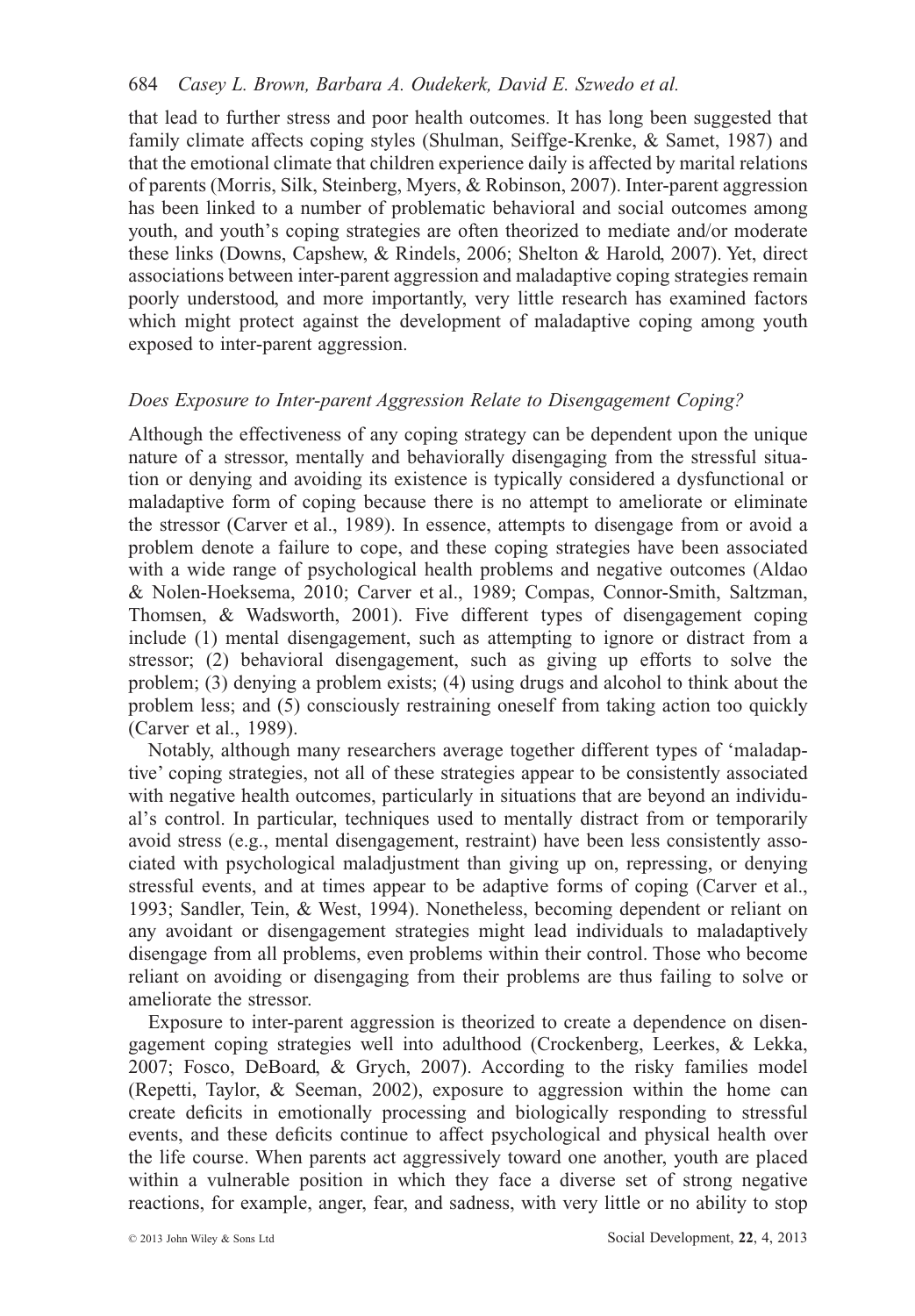the hostility from occurring (DeBoard-Lucas & Grych, 2011; Fosco et al., 2007). Being continually exposed to conflict is thought to sensitize youth to stress, leading to heightened emotional arousal and high perceptions of threat during stressful situations (Repetti et al., 2002). Relatedly, exposure to inter-parent conflict has also been linked to sleeping problems (El-Sheikh & Kelly, 2011), possibly as a result of the physiological responses to the conflict, and sleep deficiencies may take a toll on the cognitive abilities needed to process and regulate emotions. The greater cognitive load brought on by stressful environments might lead to the reliance on disengagement coping strategies that are not very cognitively demanding (Matthews & Wells, 1996).

In addition, many youth desire and even directly attempt to intervene in their parent's arguments (Adamson & Thompson, 1998; DeBoard-Lucas & Grych, 2011; Goldblatt, 2003), and the lack of control over inter-parental conflict may lead to the employment of involuntary and automatic disengagement coping responses, which can be subconscious and thus out of youths' control (Compas et al., 2001; Rodrigues & Kitzmann, 2007). Feelings of exasperation and defeat resulting from repeated failed attempts to intervene might also condition youth to withdraw from or try to avoid parental conflict (Altshuler & Ruble, 1989; Fosco et al., 2007; Frydenberg, 2008), and these disengagement strategies might generalize to other stressful situations. Indeed, based on research conducted with undergraduate students, family conflict has been associated with significantly higher levels of cognitive avoidance (Michael, Torres, & Seemann, 2007), involuntary disengagement (emotional numbing, involuntary avoidance, cognitive interference, and inaction), and a combined score of three types of disengagement (i.e., avoidance, denial, and wishful thinking; Rodrigues & Kitzmann, 2007).

To date, significant gaps exist in the literature examining associations between inter-parent aggression and maladaptive coping. For example, the extant literature has tended to be based on small sample sizes and/or qualitative data (DeBoard-Lucas & Grych, 2011; Goldblatt, 2003; Michael et al., 2007), and youth are often recruited from specific populations such as those whose parents are receiving services at domestic violence shelters (e.g., DeBoard-Lucas & Grych, 2011). As such, the generalizability of the results to the general population is unknown. Moreover, the majority of research has focused on coping in childhood and adolescence (Adamson & Thompson, 1998; DeBoard-Lucas & Grych, 2011; Goldblatt, 2003; Shelton & Harold, 2007). However, if inter-parent aggression creates emotional and physiological vulnerabilities that increase youths' reliance on disengagement and avoidance coping strategies, then youth from high-conflict families will likely be at increased risk for maladaptive coping over the life course. The current study is the first we know of to utilize longitudinal data collected among a community-based sample to examine whether inter-parent aggression in early adolescence is a precursor to the development and reliance on disengagement coping strategies in adulthood.

# *Can Friendship Competence Buffer the Associations between Inter-parent Conflict and Disengagement Coping?*

Developmental research and theory suggest that teens begin to depend less on their parents and receive more support from their peers as they mature, with friends gaining more influence than parents in certain domains (Bokhorst, Sumter, & Westenberg,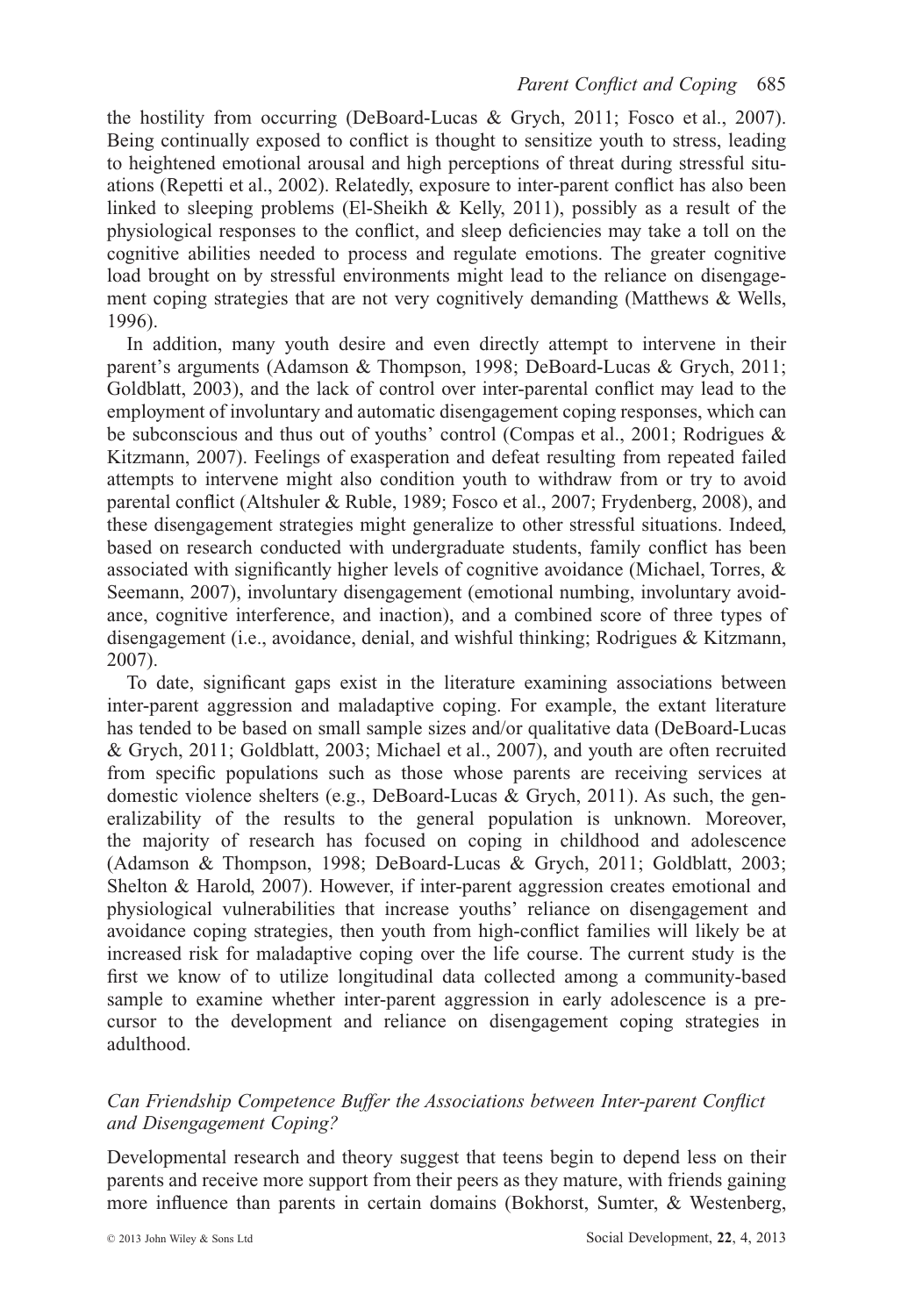2010; Steinberg & Silverberg, 1986). Close friendships might begin to buffer against disengagement coping because supportive peers can help compensate for vulnerabilities and stresses that derive from negative family environments (Wasserstein & La Greca, 1996). Although we know of no research examining potential buffering effects of close friendship experiences on the link between inter-parent aggression in adolescence and disengagement coping strategies in early adulthood, close friendship support has been shown to moderate the negative effect of marital discord on behavior problems in childhood (Wasserstein & La Greca, 1996). Friendship quality has also been shown to buffer against a number of teen adjustment problems when broader peer acceptance is problematic (Waldrip, Malcolm, & Jensen-Campbell, 2008) and to buffer associations between low parent support and internalizing symptoms (Rodgers & Rose, 2002).

The buffering effect of close friendships against negative behavioral or emotional difficulties is theorized to occur because those who have social support are generally less affected by stressors. Research has shown that increased number of stressful life events predicts increased use of coping strategies (Sandler et al., 1994). For those exposed to high levels of inter-parent aggression, the coping strategies that increase during times of high stress would likely be the disengagement and avoidance strategies they have become accustomed to relying upon. However, neuroscientific work by Coan, Schafer, and Davidson (2006) demonstrates that the brain perceives stressors as less threatening in the presence of social support. Additionally, friendships are known to provide individuals with opportunities to solicit feedback, advice, and support in managing stress (House, 1981). Thus, any problematic situations that arise for individuals with close friendships would be perceived and experienced as less stressful, protecting against the need for increased reliance on disengagement or avoidance coping strategies.

## *Does Friendship Competence Matter More for Women than Men?*

Girls exhibit a stronger need for affiliation, placing greater importance on interpersonal relationships than do boys (Cyranowski, Frank, Young, & Shear, 2000; Furman & Buhrmester, 1992; Rosenberg & Simmons, 1975), and female friendships are characterized by higher levels of self disclosure, attachment, and emotional support compared with male friendships (Buhrmester & Furman, 1987; Ma & Huebner, 2008; Maccoby, 1990). Moreover, after controlling for attachment to parents, peer attachment appears to be associated with life satisfaction among females but not males (Ma  $\&$ Huebner, 2008). Given the importance females place on peer relationships, women may be more likely than men to reap the benefits of social support as a protective factor against perceived threat of stressors (Coan et al., 2006). Thus, close friendship competence might be a stronger buffer against reliance on disengagement coping for women than men.

#### *Present Study and Hypotheses*

We examined associations between inter-parental psychological aggression (i.e., psychological aggression of parents toward one another) in early adolescence (the age of 13) and reliance on avoidance and disengagement coping strategies in emerging adulthood (the age of 21). Firstly, a significant positive association was hypothesized between inter-parent conflict and adolescents' future reliance on avoidance and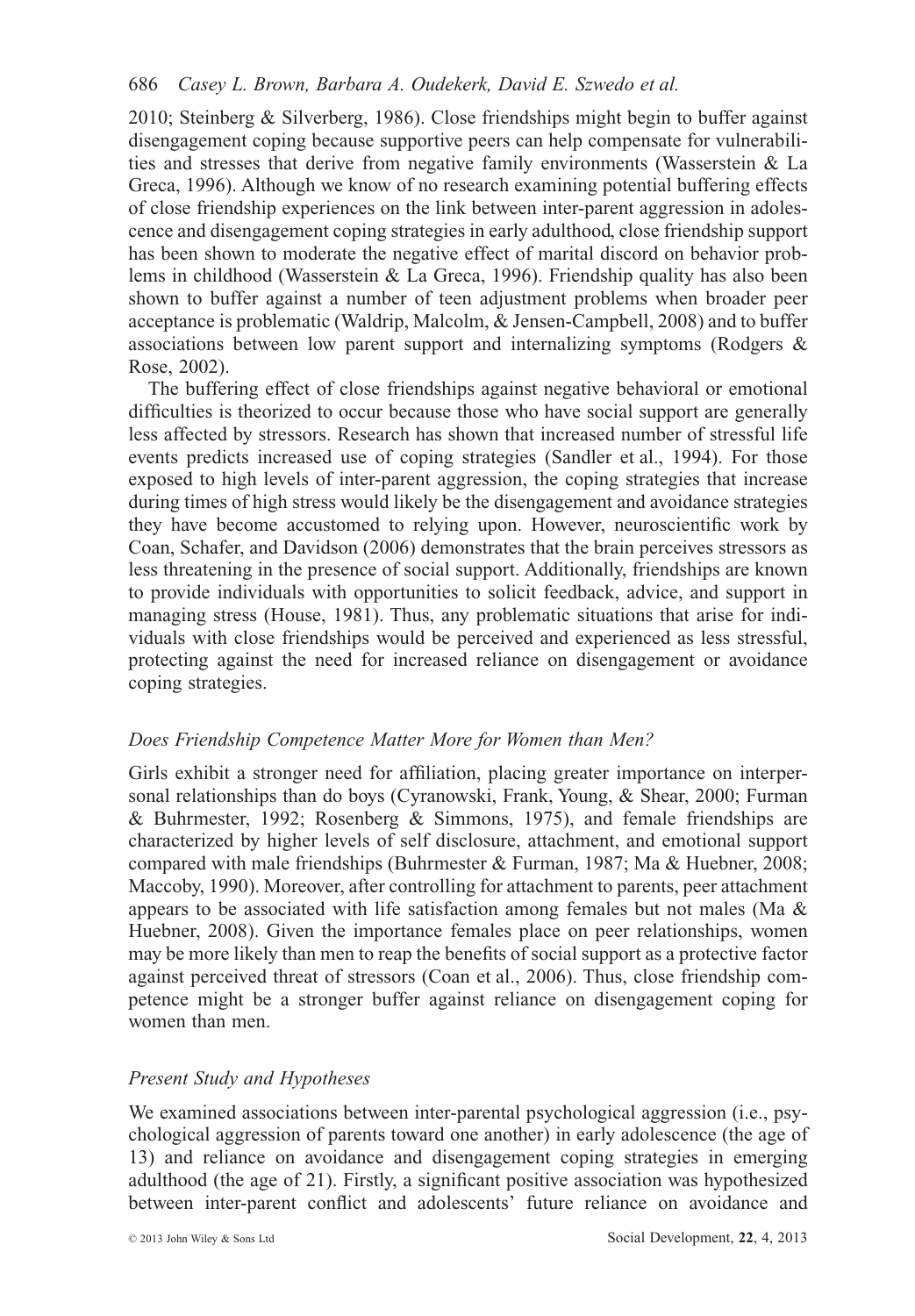disengagement coping strategies. Secondly, we hypothesized that close friendship competence would serve as a buffer against the development of avoidance and disengagement coping strategies such that early adolescent inter-parent psychological aggression would only predict higher levels of avoidance and disengagement coping among those who had difficulties establishing close friendships, that is, those low in close friendship competence. In contrast, the association between inter-parent psychological aggression and avoidance and disengagement coping was hypothesized to be non-significant among those who were highly competent at developing close friendships. Lastly, we hypothesized that close friendship competence would act as a significantly stronger buffer against disengagement coping for girls compared with boys.

# **Method**

## *Participants*

This report is drawn from a multi-year longitudinal investigation of development and functioning among 184 (53% female) adolescents. Adolescents were originally recruited around the age of 13 [age:  $M = 13.79$ , standard deviation  $(SD) = .70$ ] from the seventh and eighth grades of a public middle school drawing from suburban and urban populations in the southeastern USA. The sample was racially/ethnically and socioeconomically diverse: 107 adolescents (58%) identified themselves as Caucasian, 53 (29%) as African-American, 15 (8%) as of mixed race/ethnicity, and 9 (5%) as being from other minority groups. Adolescents' parents reported a median family income in the \$40 000–\$59 999 range. In emerging adulthood, participants were about 21 years old  $(M = 21.66, SD = .96)$ . The full sample (N = 184) was invited to participate in the follow-up interview and 89.1% participated.

# *Procedure*

Students were recruited via an initial mailing to all parents of seventh- and eighthgrade students. Follow-up contact efforts were made at school lunches. Adolescents who indicated that they were interested in the study were contacted by telephone. Of all students eligible for participation, 63% agreed to participate. At the first assessment (the age of 13), adolescents' parents were also invited to participate in the study. At each assessment, adolescents and their parents provided informed assent or consent. Research assistants explained to adolescents that their responses were confidential and their parents would not be informed of any of the answers they provided. Parents were also ensured that their responses were confidential. All data were protected by a Federal Certificate of Confidentiality issued by the US Department of Health and Human Services, which protects information from subpoena by federal, state, and local courts. Adolescents and parents were paid for their participation.

## *Measures*

*Inter-parent Psychological Aggression (The Age of 13).* Participants' parents completed the psychological aggression subscale of the conflict tactics scale (CTS; Straus, 1990), an assessment of how often (1: never, 4: many times) each partner ever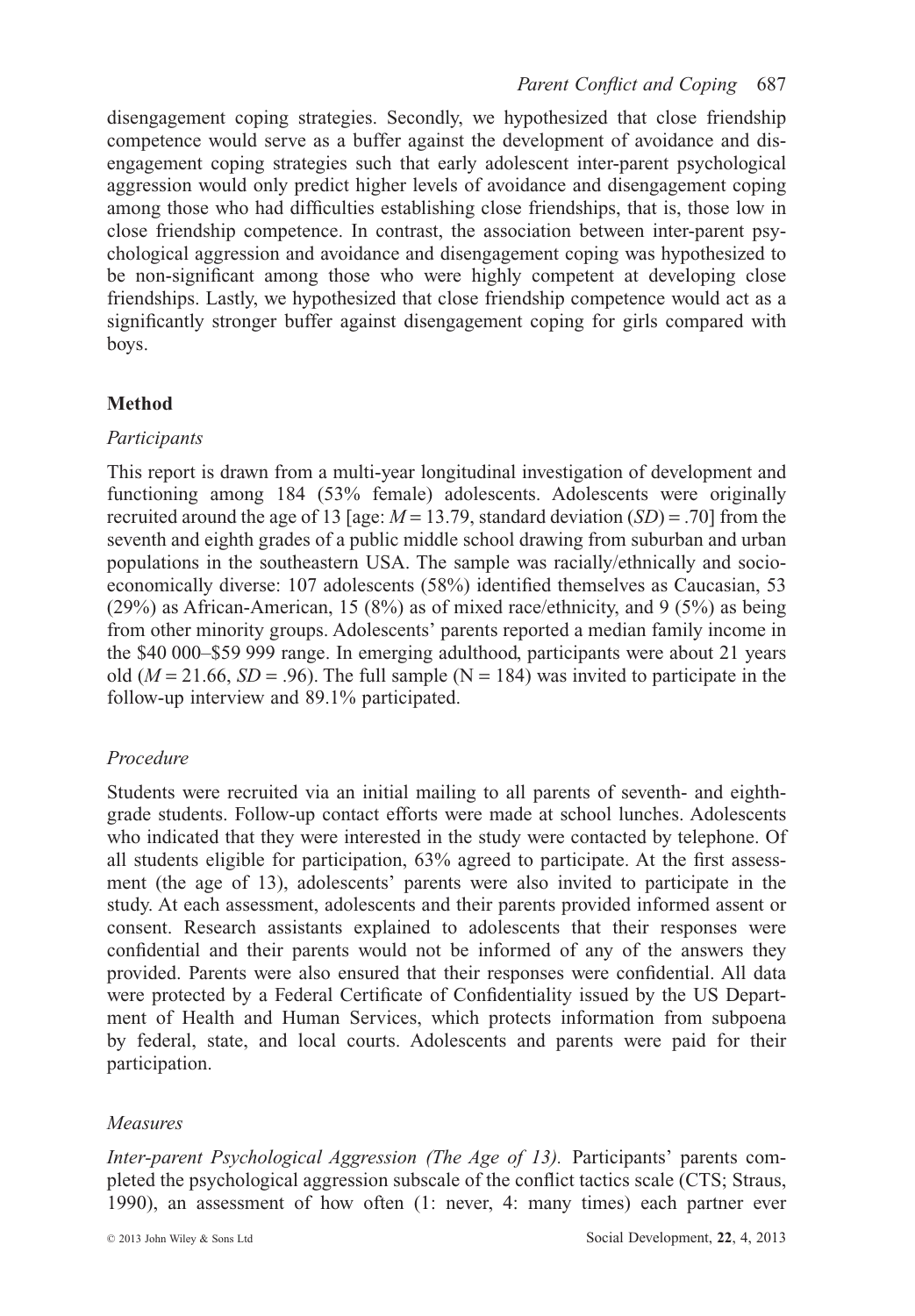perpetrated and/or received six psychologically aggressive acts during the relationship. Sample items include 'Your partner insulted or swore at you' and 'Your partner threw, smashed, hit, or kicked something'. Data were available from mothers and fathers for 93 participants, from mothers only for 36 participants, and from fathers only for seven participants. To create inventory scores assessing the greatest extent to which psychological aggression occurred, we calculated the max scores across mother and father reports on each item assessing mother's perpetration of violence and father's perpetration of violence. Max item scores were then averaged and assigned a weight of 6 (adapted from Straus, 1988). Scores were reliable for both mothers' psychological aggression (Cronbach's  $\alpha = .81$ ) and fathers' psychological aggression (Cronbach's  $\alpha = .79$ ).

*Close Friendship Competence (The Age of 21).* Adolescents self-reported on their level of competence in close friendships using the friendship competence subscale of the Harter self-perception profile for adolescents (Harter, 1988). This measure includes five items asking teens to choose between two contrasting descriptors (e.g., 'Some people are able to make really close friends, but, some people find it hard to make really close friends'). Teens then rate the extent to which their choice is sort of true or really true about themselves. Item responses were coded on a 4-point scale and summed, with higher scores indicating higher levels of self-rated close friendship competence. The friendship competence subscale scores showed good internal reliability (Cronbach's  $\alpha = .88$ ).

*Coping Strategies (The Age of 21).* Disengagement and avoidance coping strategies were assessed using the COPE (Carver et al., 1989), a theoretically driven measure of individual differences in preferred coping styles. The COPE assesses how often (1: not a lot, 4: a lot) participants usually engage in various coping strategies when faced with a stressful event, therefore assessing a general reliance on each strategy across stressful situations. Five COPE subscales measuring types of avoidance or disengagement coping were used in the current analyses. The denial subscale assessed individuals' attempts to block out negative experiences, for example, 'I refuse to believe that is has happened' and 'I say to myself "this isn't real" '. The behavioral disengagement subscale measured individuals' proclivity to stop trying to deal with a negative experience, such as 'I admit to myself that I can't deal with it, and quit trying'. The mental disengagement subscale assessed individuals' efforts to distract themselves from difficult experiences, for example, 'I turn to work or other substitute activities to take my mind off things'. The substance use subscale assessed the use of drugs and alcohol, for example, 'I drink alcohol or take drugs in order to think about it less'. Lastly, the restraint subscale assessed the tendency to delay dealing with the problem or avoid acting too quickly, for example, 'I hold off doing anything about it until the situation permits'. Each subscale was comprised of four items, and scores were calculated by taking the sum. The COPE has been used extensively in the literature and has generally been shown to be valid and reliable (Carver et al., 1989; Cook & Heppner, 1997; Phelps & Jarvis, 1994). Internal consistencies herein were adequate for denial ( $\alpha = .77$ ), behavioral disengagement ( $\alpha =$ .72), and substance use ( $\alpha = .95$ ), but low for mental disengagement ( $\alpha = .47$ ) and restraint ( $\alpha$  = .44). Noteworthy, low  $\alpha$ s are often found for short scales, particularly those that inventory somewhat incompatible activities (e.g., sleeping vs. going to the movies to mentally disengage).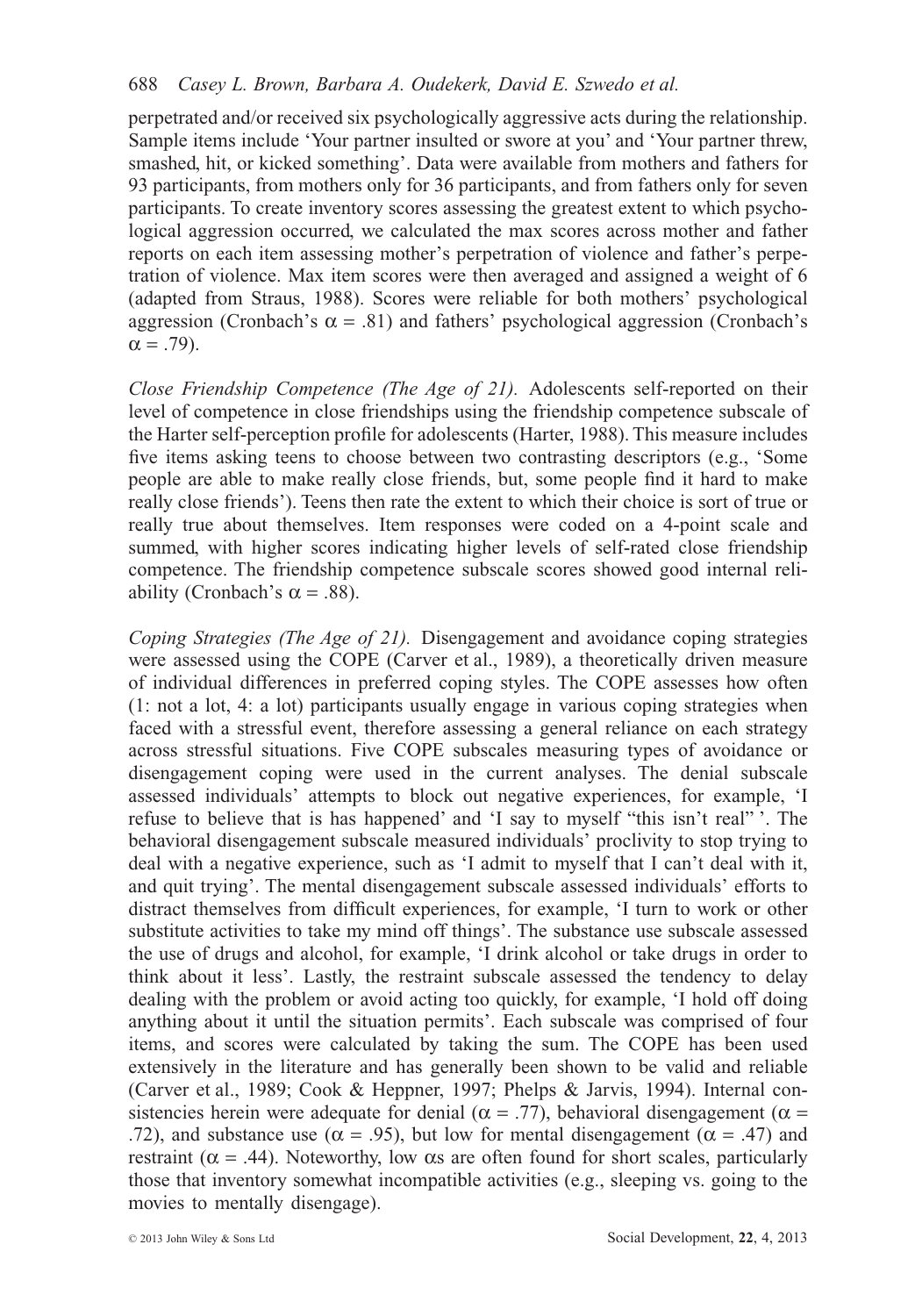## **Results**

## *Missing Data*

Participants who were missing data on inter-parent aggression (e.g., because their mothers and/or fathers did not have romantic partners or because a parent did not participate) lived in lower socioeconomic households than those with parental data, *t* (179) = -5.64, *M* = 4.80, *SD* = 1.87 vs. *M* = 6.55, *SD* = 1.79. There were no gender differences between those with missing parental data and those with parental data. In addition, *T*-tests and chi-square analyses revealed no significant differences in gender, family income, mothers' psychological aggression, or fathers' psychological aggression between those who did vs. did not participate at the age of 21. To handle missing data, all regression analyses were conducted in Mplus using full information maximum likelihood (FIML; Muthen & Muthen, 2010). FIML is well recognized as an effective method for analyzing longitudinal datasets with multiple patterns of missing data and has been demonstrated to provide less biased parameter estimates than other commonly used techniques, particularly when data are missing at random or can be explained by other variables in the model (e.g., income; Arbuckle, 1996; Enders, 2001; Little & Rubin, 1987; Raykov, 2005). FIML procedures allow for the use of all available data from each participant, and therefore we retained the full sample of  $N =$ 184 for primary analyses.

# *Descriptive Analyses*

Means, standard deviations, and correlations for all variables are presented in Table 1. Compared with lower income families, mothers from higher income families were significantly more likely to perpetrate psychological aggression toward partners. There was no significant difference in the mean level of fathers' vs. mothers' psychological aggression. There was a strong correlation between fatherperpetrated aggression and mother-perpetrated aggression, documenting bidirectional violence within relationships. Likely due to this high correlation, and the large number of predictor variables if mother and father aggression were examined within the same model, preliminary analyses revealed that it was not possible to distinguish unique associations between mother- vs. father-perpetrated aggression on the coping outcomes. Yet, despite the correlation between mother- and father-perpetrated aggressions, when the two were analyzed in separate models, different patterns of results emerged. Given the very little work examining both mother- and fatherperpetrated aggression, we were hesitant to simply bury differing results by analyzing a combined score of parental aggression. We therefore examined mothers' and fathers' aggression in separate models.

Even though all of the coping strategies examined represent ways of avoiding or disengaging from the stressor, the correlations between the different strategies were not very high, particularly given that they share self-report method variance. The highest correlation was between denial and behavioral disengagement, suggesting that giving up trying to solve stressors and denying their existence were moderately related. Given the somewhat small correlations in addition to past research showing that not all disengagement strategies are equally associated with maladjustment (Sandler et al., 1994), each strategy was examined as a separate outcome.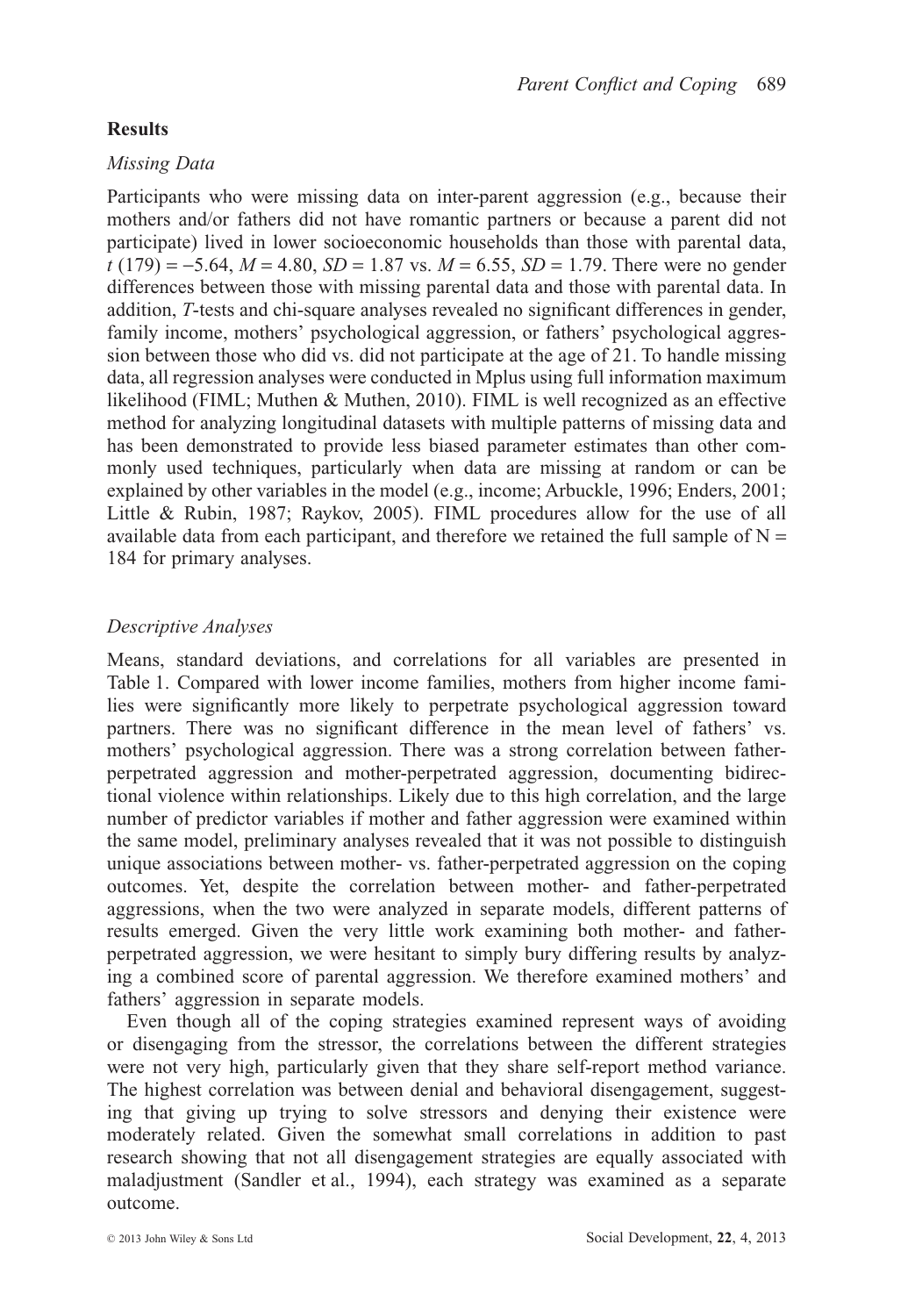|                                                                                                                                                                                                                                                                  |              |                  |             |                 |                 | z,             |          |        |         |                 |
|------------------------------------------------------------------------------------------------------------------------------------------------------------------------------------------------------------------------------------------------------------------|--------------|------------------|-------------|-----------------|-----------------|----------------|----------|--------|---------|-----------------|
|                                                                                                                                                                                                                                                                  | M(SD)        |                  | $\sim$      | 3               | 4               |                | Ö        |        | ∞       | $\circ$         |
| l. Gender                                                                                                                                                                                                                                                        |              |                  |             |                 |                 |                |          |        |         |                 |
| 2. Family income                                                                                                                                                                                                                                                 | 6.10(1.96)   | ミー               |             |                 |                 |                |          |        |         |                 |
| 3. Fathers' aggression toward<br>partners (the age of 13)                                                                                                                                                                                                        | 12.90(3.69)  | $-0.7$           | 15          |                 |                 |                |          |        |         |                 |
| 4. Mothers' aggression toward<br>partners (the age of 13)                                                                                                                                                                                                        | 12.95(3.72)  | $-0.4$           | $.19*$      | .75***          |                 |                |          |        |         |                 |
| 5. Close friendship competence<br>(the age of 21)                                                                                                                                                                                                                | 16.99 (3.55) | $\overline{0}$ . | 15          | $\frac{6}{1}$   | 12              |                |          |        |         |                 |
| 6. Mental disengagement<br>(the age of 21)                                                                                                                                                                                                                       | 5.52 (2.32)  | $\ddot{5}$       |             | $19*$           | $23*$           | $-0$           |          |        |         |                 |
| 7. Behavioral disengagement<br>(the age of $21$ )                                                                                                                                                                                                                | 2.12 (2.16)  | $-12$            | <u>ان</u> ۔ | $\overline{0}$  | $\frac{1}{1}$   | $-21*$         | $.32***$ |        |         |                 |
| 8. Denial (the age of 21)                                                                                                                                                                                                                                        | 2.03(2.38)   | $\ddot{\circ}$   | $-14$       | $\odot$         | $\overline{13}$ | $-0.1$         | $.35***$ | 54**** |         |                 |
| 9. Substance use (the age of 21)                                                                                                                                                                                                                                 | 1.97(2.93)   | $-.27***$        | $.21**$     | $\overline{13}$ | $26**$          | $-10$          | 13       | $22**$ | $.26**$ |                 |
| 10. Restraint (the age of 21)                                                                                                                                                                                                                                    | 5.38(2.27)   | $\approx$        | $-.03$      | $\mathfrak{S}$  | $\frac{4}{3}$   | $\overline{0}$ | $.33***$ | $24**$ | $37***$ | $\overline{08}$ |
| Notes: Gender coded as male = 1, female = 2. Fathers'/mothers' psychological aggression was calculated using the max score across father/mother and<br>partner reports. Coping behaviors and close friendship competence were calculated based on youth reports. |              |                  |             |                 |                 |                |          |        |         |                 |

**Table 1. Descriptive Statistics and Correlations among Study Variables**

Table 1. Descriptive Statistics and Correlations among Study Variables

\**<sup>p</sup>*

 $< 0.05$ ,  $*^{*}p$ 

v  $\lt 0.01$ , \*\**p* 

< .001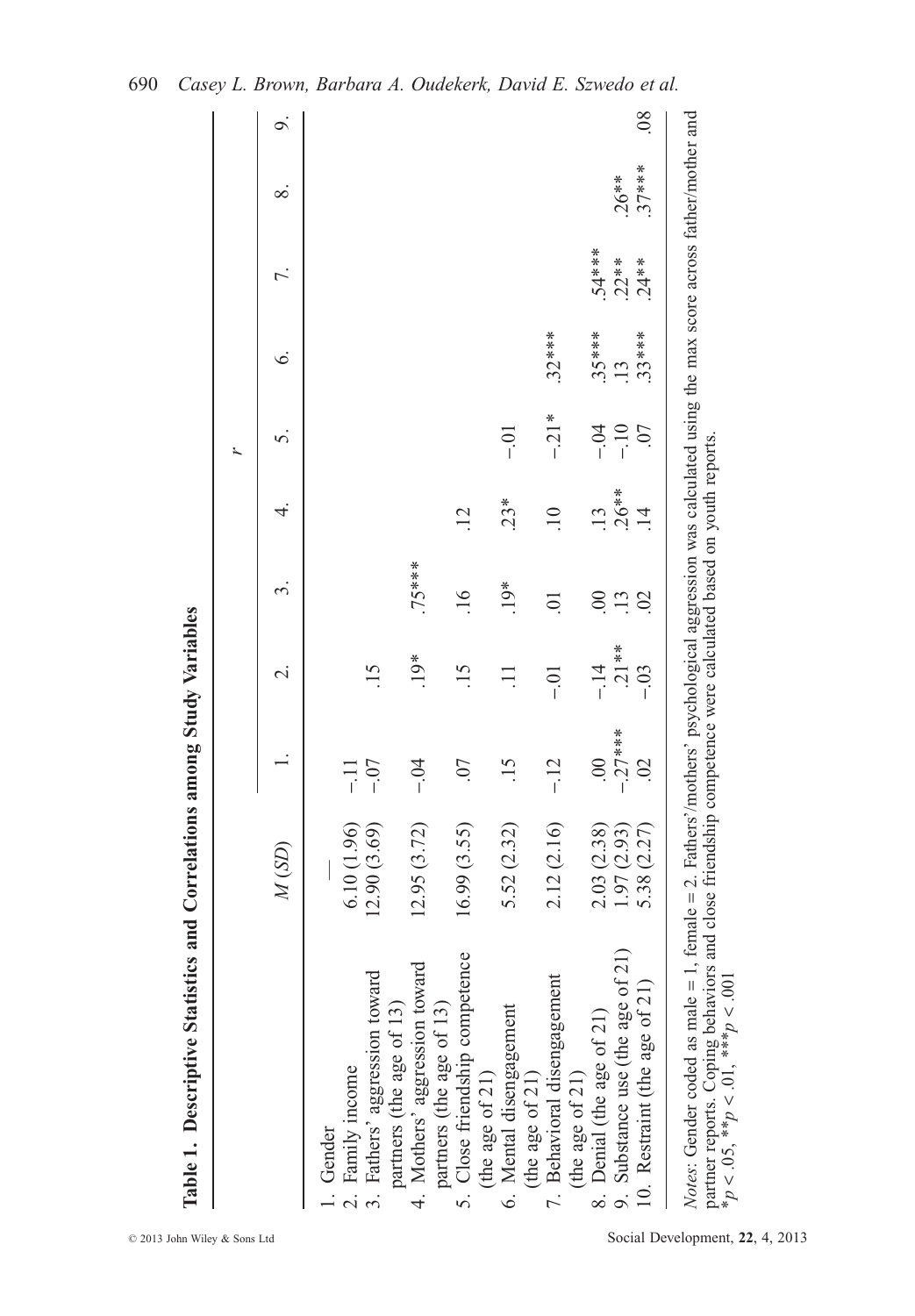# *Primary Analyses*

A series of hierarchical regression analyses examined whether early adolescent mother and father psychological aggression emerged as precursors to reliance on disengagement coping in emerging adulthood and whether the perceived ability to establish close friendships buffered against this association. Interaction terms were calculated as the product of centered variables. All models controlled for gender and early adolescent family income.

*Father Psychological Aggression toward Partner.* Table 2 summarizes results examining father aggression, close friendship competence, and the interaction of the two as predictors of each coping strategy. As shown in step 2, after controlling for gender and income, fathers' aggression toward partners in early adolescence significantly predicted higher levels of adolescents' later reliance on mental disengagement in emerging adulthood but was not a significant predictor of behavioral disengagement, denial, substance use, or restraint. Step 3 revealed that after accounting for demographic factors and paternal aggression, close friendship competence did not add to the prediction of mental disengagement, denial, substance use, or restraint. It did, however, add to the prediction of behavioral disengagement. The better youth felt at establishing close friendships, the less likely they were to use behavioral disengagement. Next, step 4 revealed a consistent pattern of significant hypothesized interactions between fathers' psychological aggression toward partners and close friendship competence on participants' reliance on four of the five coping strategies in emerging adulthood: mental disengagement, behavioral disengagement, denial, and restraint (i.e., all except for substance use). Results examining three-way interactions between gender, fathers' aggression, and close friendship competence revealed a significant interaction only for mental disengagement,  $B = -0.23$ ,  $p = 0.18$ . Follow-up analyses revealed that close friendship competence was a protective factor against mental disengagement for women,  $B = -.35$ ,  $p = .003$ , and not men,  $B = .13$ ,  $p = .39$ .

Figure 1a–d illustrate the significant interactions; all variables are presented in standardized form and low and high refer to values -1 *SD* and 1 *SD* from the mean. The slopes were tested using simple slope analyses (Aiken & West, 1991). Figure 1a illustrates the results for mental disengagement among women, showing that early adolescent exposure to fathers' psychological aggression toward partners was significantly related to greater reliance on mental disengagement, but only for women who were low in close friendship competence,  $b = .58$ ,  $t = 3.02$ ,  $p = .003$ , not for those who were high in close friendship competence,  $b = -.13$ ,  $t = .88$ ,  $p = .38$ . Next, Figure 1b shows that fathers' psychological aggression in early adolescence was only a significant precursor to increased behavioral disengagement coping for men and women low in close friendship competence,  $b = .29$ ,  $t = 2.07$ ,  $p = .04$ , but the association was non-significant for those high in close friendship competence,  $b = -1.17$ ,  $t = -1.41$ ,  $p =$ .16. Similarly illustrated in Figure 1c, the association between fathers' psychological aggression in early adolescence and denial in emerging adulthood was positive and marginally significant for those low in close friendship competence,  $b = .26$ ,  $t = 1.85$ ,  $p = .07$ , but non-significant for those high in close friendship competence,  $b = -.20$ ,  $t = -1.56$ ,  $p = 0.12$ . Lastly, illustrated in Figure 1d, higher levels of fathers' psychological aggression significantly predicted higher restraint coping among those low in close friendship competence,  $b = .34$ ,  $t = 2.33$ ,  $p = .02$ , but predicted less restraint coping for those high in close friendship competence,  $b = -.26$ ,  $t = -1.99$ ,  $p = .05$ , suggesting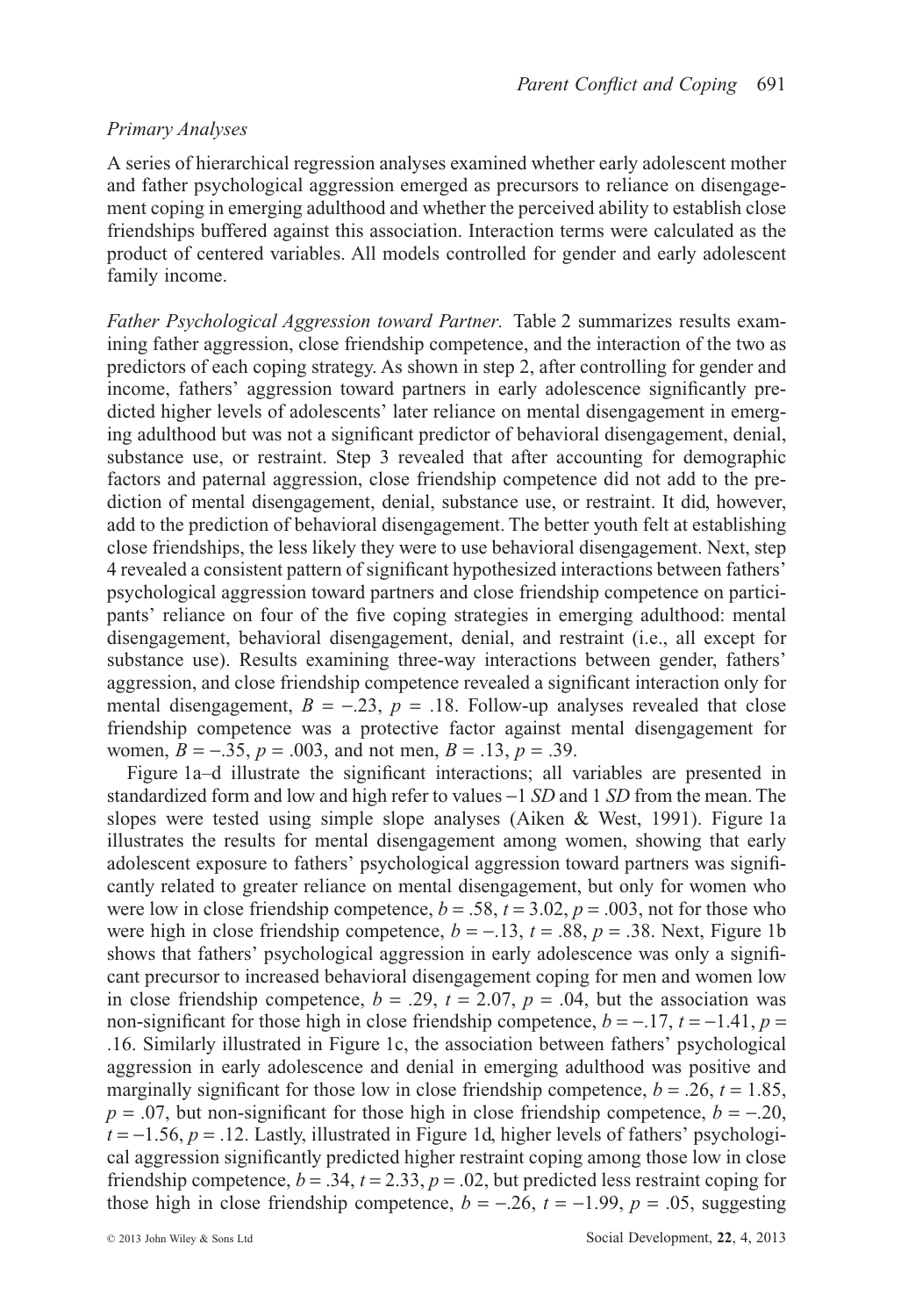|                                  |                 | Mental disengagement |                |                   |                  | Behavioral disengagement |              |                 |                  | Denial         |                |                |                  | Substance use |                  |                   |                  | Restrain            |                  |                 |
|----------------------------------|-----------------|----------------------|----------------|-------------------|------------------|--------------------------|--------------|-----------------|------------------|----------------|----------------|----------------|------------------|---------------|------------------|-------------------|------------------|---------------------|------------------|-----------------|
|                                  | entry           | final                | $\Delta R^2$   | $\mathbb{R}^2$    | entry<br>$\circ$ | final                    | $\Delta R^2$ | $\mathcal{R}^2$ | entry            | final          | $\Delta R^2$   | $\mathbb{R}^2$ | entry<br>$\circ$ | final         | $\Delta R^2$     | $\mathcal{R}^2$   | entry<br>മ       | final<br>$\Delta$   | $\Delta R^2$     | $\mathbb{R}^2$  |
| Step 1                           |                 |                      |                | S.                |                  |                          |              | $\overline{0}$  |                  |                |                | $\approx$      |                  |               |                  | $\prod_{i=1}^{n}$ |                  |                     |                  | $\overline{0}$  |
| Gender                           | $.17*$          | $.21***$             |                |                   | $-12$            | $-0.6$                   |              |                 | $-02$            | $\overline{0}$ |                |                | $-25***$         | $-24***$      |                  |                   | 02               | 06                  |                  |                 |
| Family income                    | $\overline{13}$ | $\overline{08}$      |                |                   | $-.02$           | $-02$                    |              |                 | $-15$            | $-17*$         |                |                | $.18*$           | $.20**$       |                  |                   | $-0.3$           | $-0.9$              |                  |                 |
| Step 2                           |                 |                      | $.04*$         | 08                |                  |                          | 00           | $\overline{0}$  |                  |                | $\odot$        | $\approx$      |                  |               | $\overline{0}$ . | $12*$             |                  |                     | $\odot$          | $\overline{0}$  |
| Fathers'                         | $.19*$          | $.21*$               |                |                   | $-0.1$           | $\overline{0}$           |              |                 | $\sum_{i=1}^{n}$ | $\overline{0}$ |                |                | $\overline{0}$   | $\Xi$         |                  |                   | $\overline{0}$   | $\ddot{\theta}$     |                  |                 |
| aggression<br>(the age of $13$ ) |                 |                      |                |                   |                  |                          |              |                 |                  |                |                |                |                  |               |                  |                   |                  |                     |                  |                 |
| Step 3                           |                 |                      | $\ddot{\circ}$ | $\overline{08}$   |                  |                          | $5**$        | 06              |                  |                | $\ddot{\circ}$ | $\overline{0}$ |                  |               | $\approx$        | $.14**$           |                  |                     | $\sum_{i=1}^{n}$ | $\overline{0}$  |
| Friendship                       | $-0.07 - 0.09$  |                      |                |                   | $-22**$          | $-.25**$                 |              |                 | $-0.03$          | $-0.06$        |                |                | $-14$            | $-13$         |                  |                   | $\overline{0}$ . | $\ddot{\mathrm{C}}$ |                  |                 |
| (the age of 21)<br>competence    |                 |                      |                |                   |                  |                          |              |                 |                  |                |                |                |                  |               |                  |                   |                  |                     |                  |                 |
| Step 4                           |                 |                      | $.03*$         | $\stackrel{*}{=}$ |                  |                          | $.04*$       | $10*$           |                  |                | $0.5*$         | 07             |                  |               | $\odot$          | $.14**$           |                  |                     | $.07**$          | $\overline{08}$ |
| Fathers'                         |                 | $-.18* - .18*$       |                |                   | $-.22*$          | $-.22*$                  |              |                 | $-.22*$          | $-.22*$        |                |                | $\ddot{q}$       | $\ddot{0}$    |                  |                   | $-.29**$         | $-29**$             |                  |                 |
| aggression ×<br>friendship       |                 |                      |                |                   |                  |                          |              |                 |                  |                |                |                |                  |               |                  |                   |                  |                     |                  |                 |
| competence                       |                 |                      |                |                   |                  |                          |              |                 |                  |                |                |                |                  |               |                  |                   |                  |                     |                  |                 |

\**<sup>p</sup>* V

 $\leq 0.05$ , \*\**p* < 0.1.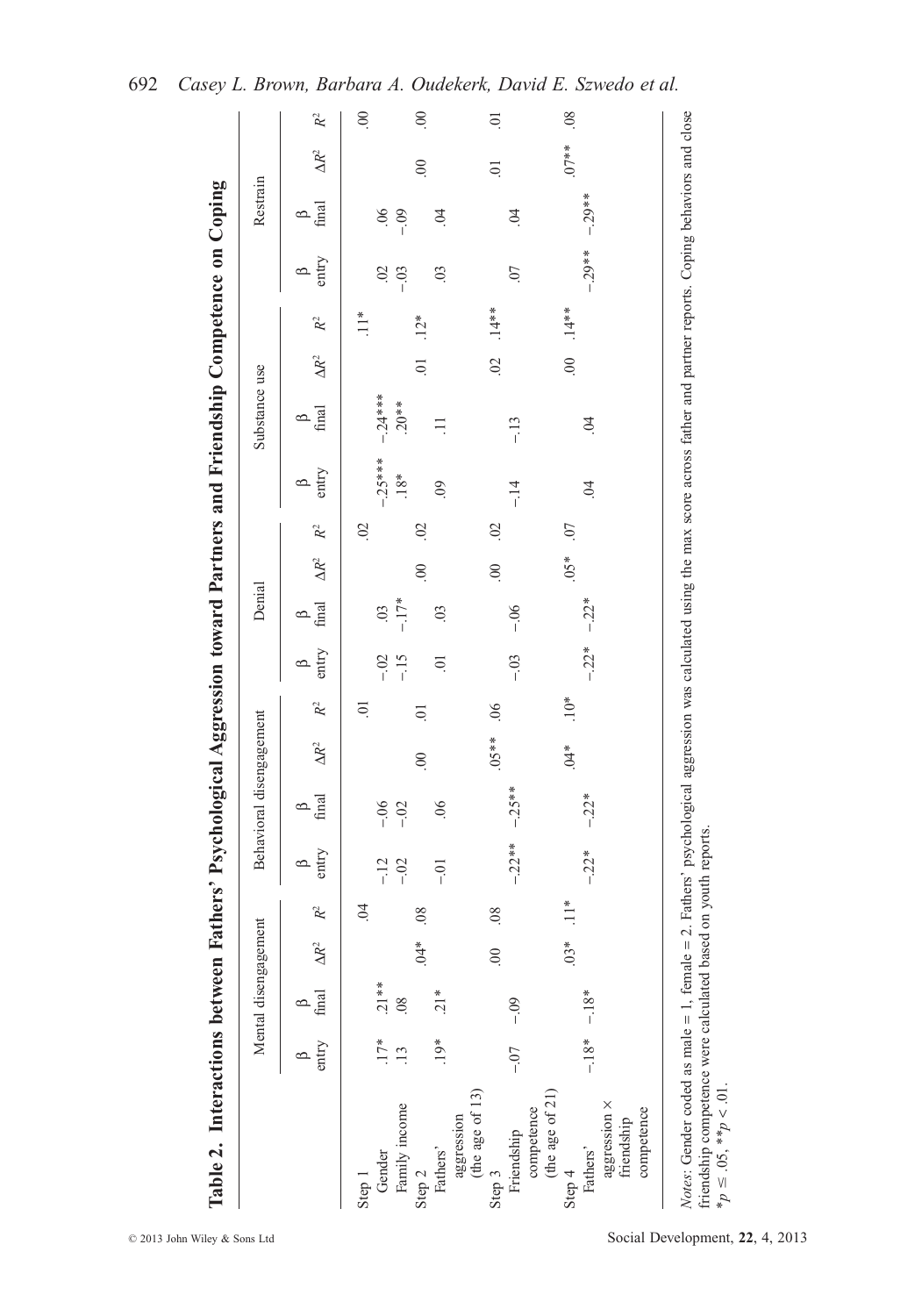

*Figures 1.* (a–d) Interaction between Fathers' Psychological Aggression toward Partners (The Age of 13) and Close Friendship Competence (The Age of 21) on Coping (The Age of 21).

friendship competence is most protective for those who experienced the highest levels of abuse. Notably, although the interaction of paternal abuse and close friendship competence was significant for restraint and denial, the larger models within which the interaction was embedded (including demographic factors, and so on) were not.

*Mother Psychological Aggression toward Partner.* After controlling for gender and income, denial coping was not significantly associated with mothers' psychological aggression, friendship competence, or the interaction of the two, all *p*s > .05. Results examining mental disengagement, behavioral disengagement, substance use, and restraint are presented in Table 3. First, after controlling for gender and income, step 2 revealed that mothers' psychological aggression toward partners in early adolescence significantly predicted increased mental disengagement and substance use in emerging adulthood, but was not associated with behavioral disengagement or restraint. In step 3, after accounting for demographic factors and mothers' aggression, close friendship competence was significantly associated with lower levels of behavioral disengagement and substance use within emerging adulthood, but not mental disengagement or restraint. Step 4 revealed a significant interaction between mothers' psychological aggression and close friendship competence for only two of the five coping strategies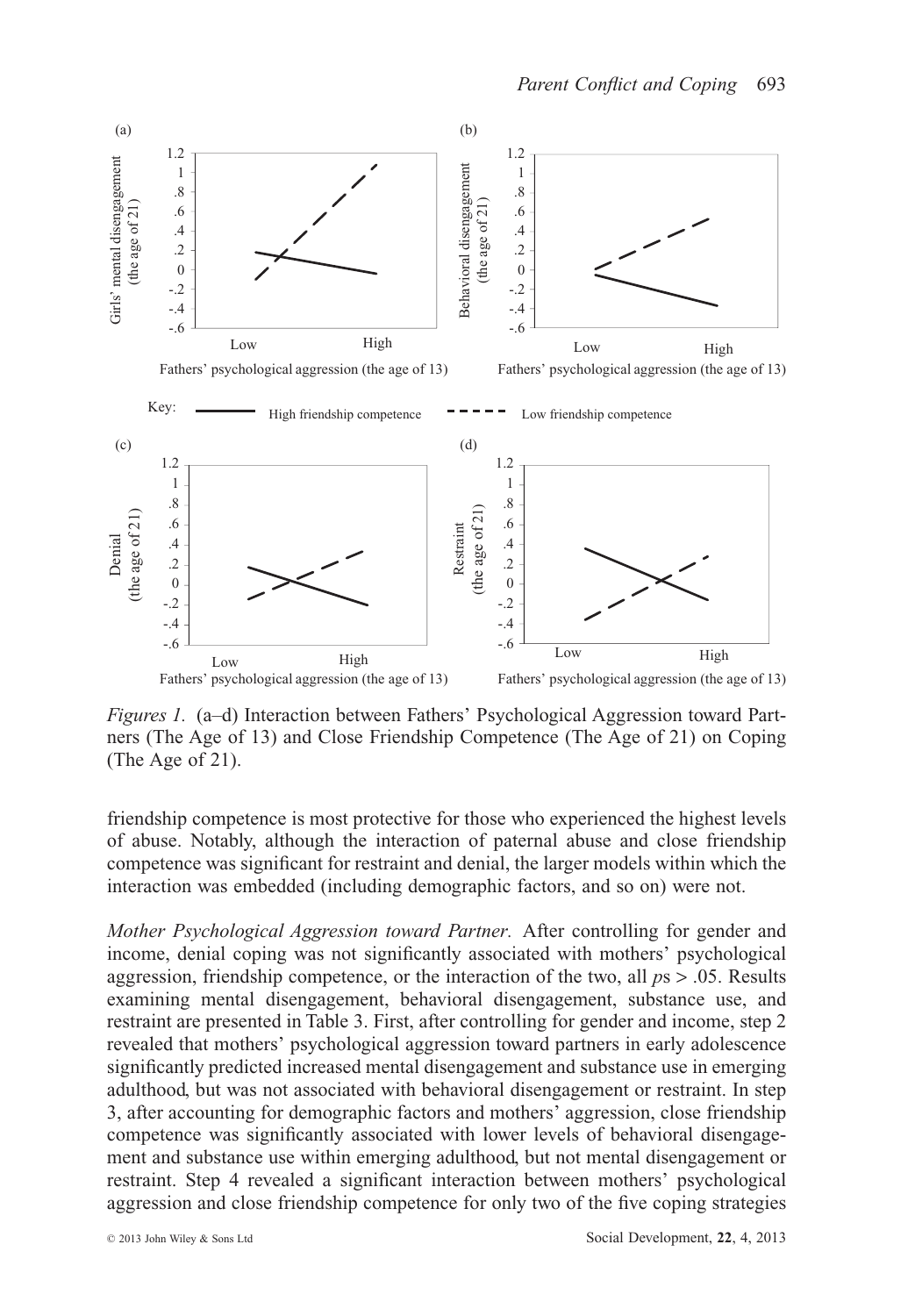|                                                |               | Mental disengagement  |              |                           |               | Behavioral disengagement    |                |                |                           | Substance use   |                |               |                  | Restraint                   |              |                |
|------------------------------------------------|---------------|-----------------------|--------------|---------------------------|---------------|-----------------------------|----------------|----------------|---------------------------|-----------------|----------------|---------------|------------------|-----------------------------|--------------|----------------|
|                                                | $\beta$ entry | <sup>[</sup> B final] | $\Delta R^2$ | Ř                         |               | $\beta$ entry $\beta$ final | $\Delta R^2$   | R <sup>2</sup> |                           | B entry B final | $\Delta R^2$   | Ř             |                  | $\beta$ entry $\beta$ final | $\Delta R^2$ | $\mathbb{R}^2$ |
| Step 1                                         |               |                       |              | $\widetilde{\phantom{a}}$ |               |                             |                | 5              |                           |                 |                | $\frac{1}{1}$ |                  |                             |              | 00             |
| Gender                                         | $17*$         | $.20**$               |              |                           | $-12$         | $-0.8$                      |                |                | $-.25***$                 | $-23$           |                |               | $\approx$        | S.                          |              |                |
| Family income                                  | 13            | $\frac{8}{2}$         |              |                           | $-0.02$       | $-.02$                      |                |                | $18*$                     | $.17*$          |                |               | $-03$            |                             |              |                |
| Step 2                                         |               |                       | $05***$      | $.09*$                    |               |                             | $\overline{0}$ | $\approx$      |                           |                 | $** + 0.$      | $.15**$       |                  |                             | $\approx$    | $\approx$      |
| Mothers' aggression<br>(the age of 13)         | $.23**$       | $.24**$               |              |                           | $\frac{8}{3}$ |                             |                |                | $21**$                    | $.24**$         |                |               | $\frac{5}{1}$    | 15                          |              |                |
| Step 3                                         |               |                       | 5.           |                           |               |                             | $***0.$        | 0              |                           |                 | $02*$          | $.17***$      |                  |                             |              | $\ddot{0}$     |
| Friendship competence<br>(the age of $21$ )    | $-0.8$        | $-11$                 |              |                           | $-.22**$      | $-25**$                     |                |                | $-16*$                    | $-15$           |                |               | $\widetilde{90}$ | $\ddot{\circ}$              |              |                |
| Step 4                                         |               |                       | $.02*$       | $.12*$                    |               |                             | $\approx$      | $.09*$         |                           |                 | $\overline{a}$ | $.18**$       |                  |                             | $0.6*$       | $\frac{8}{3}$  |
| friendship competence<br>Mothers' aggression × | $-18*$        | $-18*$                |              |                           | $-15$         | $-15$                       |                |                | $\widetilde{\mathcal{O}}$ | 06              |                |               | $-23*$           | $-.23*$                     |              |                |

and close friendship competence were calculated based on youth reports. \**<sup>p</sup>* V  $\leq .05,$  \*\* $p < .01$ .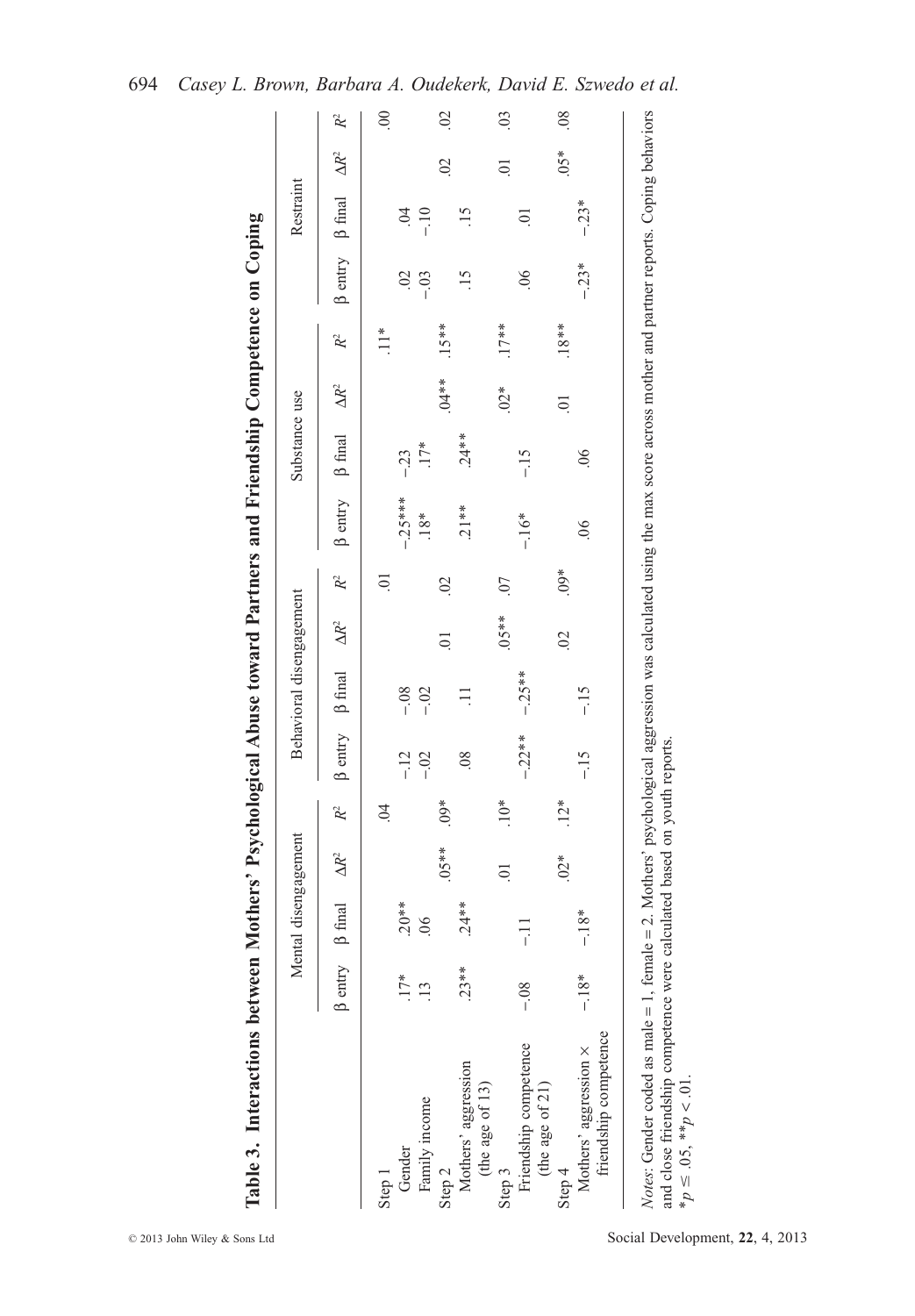examined: mental disengagement and restraint. As with fathers' psychological aggression, a significant three-way interaction emerged between gender, mothers' aggression, and close friendship competence for mental disengagement,  $B = -0.23$ ,  $p = 0.013$ , but not for any other types of disengagement coping. Follow-up analyses revealed that close friendship competence was a protective factor against mental disengagement for women,  $B = -.34$ ,  $p = .003$ , and not men,  $B = .11$ ,  $p = .47$ .

The two interactions that emerged between mothers' psychological aggression and close friendship competence on mental disengagement (among women) and restraint followed the same pattern as results for fathers' psychological aggression (see Figure 1a and d). Mothers' aggression predicted increased reliance on mental disengagement among women for those who were low in close friendship competence,  $b =$ .63,  $t = 3.38$ ,  $p = .001$ , but not for those high in close friendship competence,  $b = -.12$ ,  $t = -0.74$ ,  $p = 0.56$ . Lastly, mothers' psychological aggression significantly predicted restraint coping among men and women low in close friendship competence,  $b = .40$ ,  $t = 2.87$ ,  $p = .005$ , but not those high in close friendship competence,  $b = -.11$ ,  $t = -.78$ ,  $p = .44$ .

#### **Discussion**

The ability to cope effectively with life stressors is central to physical and mental well-being (Folkman, Lazarus, Gruen, & DeLongis, 1986; Frydenberg, 2008; Steiner et al., 2002). This study examined whether exposure to inter-parent aggression during early adolescence might foster the development and long-term reliance on typically maladaptive disengagement coping strategies. In addition, the ability to develop close friendships was examined as a moderator of long-term links between inter-parent aggression and disengagement coping to test the theory that close friendships might buffer against or reduce the need to rely on disengagement coping strategies.

Overall, results provide evidence in support of the hypothesis that inter-parent psychological aggression at the age of 13 can predict disengagement coping strategies 8 years later, in early adulthood. However, this pattern emerged primarily for participants who were low in close friendship competence. Specifically, there was a significant association between fathers' perpetration of psychological abuse toward partners and mental disengagement (for girls), behavioral disengagement, denial, and restraint coping among participants who felt incompetent at developing close friendships in emerging adulthood. In addition, mothers' psychological abuse toward partners was associated with mental disengagement (for girls) and restraint coping among those low in close friendship competence. Although the current analysis did not examine why inter-parent aggression predicted future coping styles, results are in line with theories positing that inter-parent aggression teaches youth to rely long term on the disengagement or avoidant coping strategies they likely employed to cope with inter-parent aggression (Fosco et al., 2007). In addition, in accordance with the risky families model (Repetti et al., 2002), witnessing inter-parent violence might have created vulnerabilities in youths' ability to process and regulate emotions, increasing their likelihood of experiencing high levels of stress in taxing or difficult situations. The practice with avoidance or disengagement coping combined with high perceived stress might leave those who experience inter-parent conflict with a sense of helplessness, feeling that there is no way to intervene or that stressors are best 'solved' by avoiding or disengaging from them.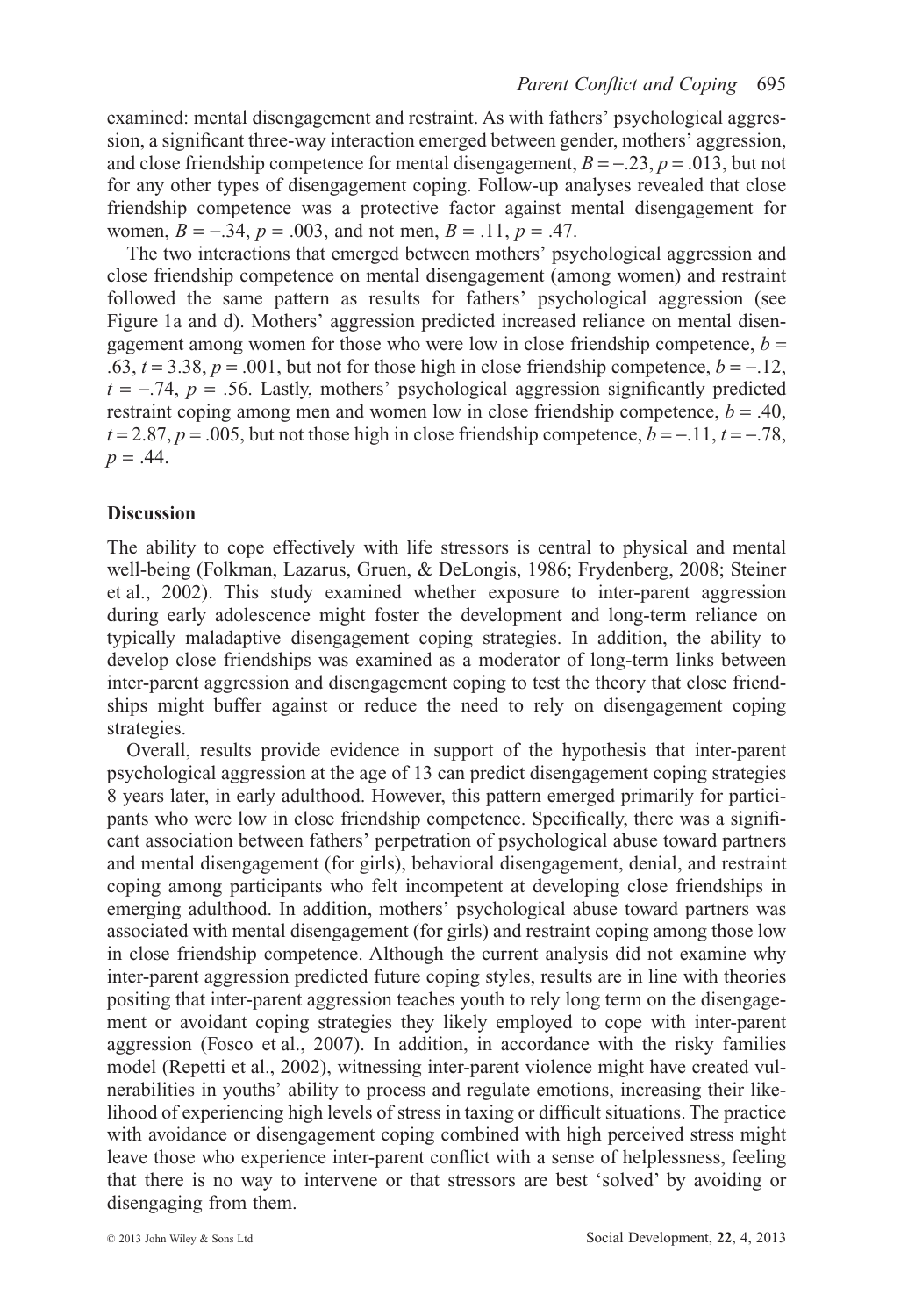However, with only a few exceptions, neither fathers' nor mothers' aggression toward their partners significantly predicted reliance on disengagement coping among participants who felt competent at developing close friendships. The findings extend upon past work suggesting a concurrent buffering role of close friendships against the behavioral consequences of marital discord among children (Wasserstein & La Greca, 1996). Findings are also in line with research showing that just the mere perception of social support can reduce or buffer against the adverse impacts of stress (Cohen & Wills, 1985; House, 1981), and neuroscientific research showing that the brain evaluates situations as less stressful in the presence of social support (Coan et al., 2006). For those who felt competent at developing close friendships, even the most stressful situations might have felt less threatening than for those without close friendships, thus decreasing their need to disengage from problematic situations. Notably, close friendship competence was not directly related to fathers' or mothers' aggression toward partners, suggesting that friendship competence develops along an independent developmental track and thus may truly serve a buffering role for young adults with a history of exposure to parental aggression.

Close friendship competence did not buffer against associations between interparent aggression and only one type of coping—using substances to avoid the stressor. Mothers' abuse toward partners predicted greater substance use regardless of close friendship competence, which might in part be explained by the fact that people tend to use substances with friends (Urberg, Degirmencioglu, & Pilgrim, 1997). The only other exceptions where friendship competence did not moderate significant associations between inter-parent aggression and coping were the links between mental disengagement and mothers' and fathers' aggression specifically among men. Close friendship competence did significantly protect against reliance on mental disengagement for women, in line with our hypothesis that close friendships will be more protective for women because females seem to place greater importance on interpersonal relationships than do males (Cyranowski et al., 2000; Furman & Buhrmester, 1992; Rosenberg & Simmons, 1975). No other significant gender differences emerged, however, suggesting that for the most part both men and women benefited from close friendships.

Moreover, although the disengagement forms of coping examined herein are theoretically related, they were only modestly inter-correlated. Denial and behavioral disengagement types of coping were most strongly associated and have been more consistently linked to maladjustment compared with mental disengagement and restraint (e.g., Carver et al., 1993; Sandler et al., 1994), suggesting that they might be tapping into a similar 'maladaptive' coping construct. Interestingly, when close friendship competence was low, partner aggression by fathers, but not mothers, emerged as a significant predictor of denial and behavioral disengagement. Our results suggest that future research is needed to determine whether there is something unique about witnessing fathers' aggression that is associated with not accepting or completely giving up on stressful situations, in addition to simply avoiding it for the time being (i.e., mentally disengagement) or until something can be done about it (i.e., restraint). Encouragingly, results revealed that close friendship competence buffered against significant associations between both mother and father perpetrated aggression and reliance on multiple forms of disengagement or avoidant coping, including mental disengagement (for girls), restraint, behavioral disengagement, and denial.

A few limitations warrant attention in future research. Firstly, longitudinal correlational data are sufficient to disconfirm causal hypotheses but not to confirm them.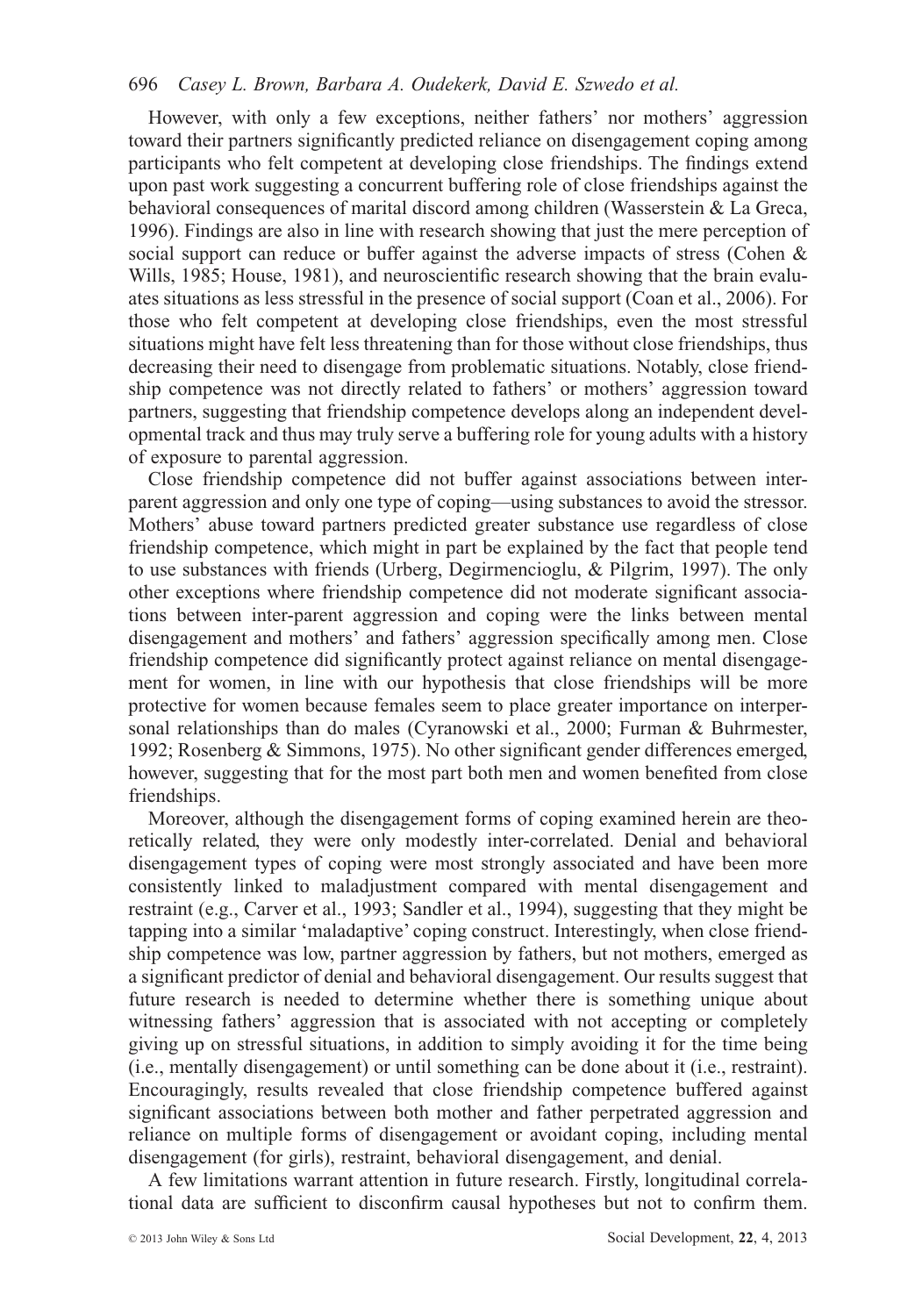Youth who are exposed to inter-parent conflict might also experience other negative events that could account for the demonstrated associations between inter-parent conflict and coping. Secondly, we examined whether current friendship competence protected against reliance on disengagement coping because those who feel competent at developing friendships in adolescence might not feel competent in adulthood. However, examining concurrent associations prevented us from testing whether low close friendship competence predicted disengagement coping or vice versa. Thirdly, although inter-parent aggression was assessed directly by parents, the high correlation between mothers' and fathers' aggression prevented us from examining unique effects of one parent's aggression after controlling for the other parent's aggression, and whether aggression by mothers vs. fathers was a *stronger* predictor of different disengagement strategies. Relatedly, analyzing mothers' and fathers' aggression separately might have inflated a type 1 error, leading us to find that the different patterns of results for mother vs. father aggression were significant when they were really due to chance. Fourth, coping strategies were assessed using only self-report data, which might be biased because individuals want their interviewer to have a favorable impression of their ability to cope (i.e., the social desirability effect), or because individuals might hold biased impressions of their coping competencies (Compas et al., 2001). Lastly, the current study identified close friendships as a potential buffer against the associations between inter-parent conflict and coping, but future research is needed to identify why.

Despite these limitations, this study contributes to and expands upon past literature in a variety of ways. To our knowledge, this is the first study to demonstrate that early experiences within the family and peer contexts interact to predict coping in emerging adulthood. Much of existing literature has focused mainly on coping in early developmental periods (Adamson & Thompson, 1998; DeBoard-Lucas & Grych, 2011; Gullone, Hughes, King, & Tonge, 2010). In addition, this study is based on prospective data from a sample of adolescents recruited from a community sample. Because parent conflict tends to be reciprocal (Follingstad  $&$  Edmundson, 2010), this study is based on psychological aggression perpetrated by and toward participants' mothers and fathers. Fathers are often overlooked in studies of the effects of marital aggression on childhood development (El-Sheikh, Cummings, Kouros, Elmore-Staton, & Buckhalt, 2008), but our results are based on both father and mother reports of parent conflict.

In sum, the findings suggest that perceived competence in the ability to develop close friendships might buffer against the long-term associations between inter-parent aggression and a general reliance on a variety of avoidant and disengagement coping strategies. If research continues to delineate a buffering role of close friendships, intervention efforts aimed at youth who experience inter-parental aggression might benefit from a focus on inter-personal skills and other personal resources, which might instill greater competence in developing healthy peer relationships.

#### **References**

- Adamson, J. L., & Thompson, R. A. (1998). Coping with interparental verbal conflict by children exposed to spouse abuse and children from nonviolent homes. *Journal of Family Violence*, *13*, 213–232.
- Aiken, L. S., & West, S. G. (1991). *Multiple regression: Testing and interpreting interactions*. Newbury Park, London: Sage.
- Aldao, A., & Nolen-Hoeksema, S. (2010). Specificity of cognitive emotional regulation strategies: A transdiagnostic examination. *Behavioral Research and Therapy*, *48*, 217–237.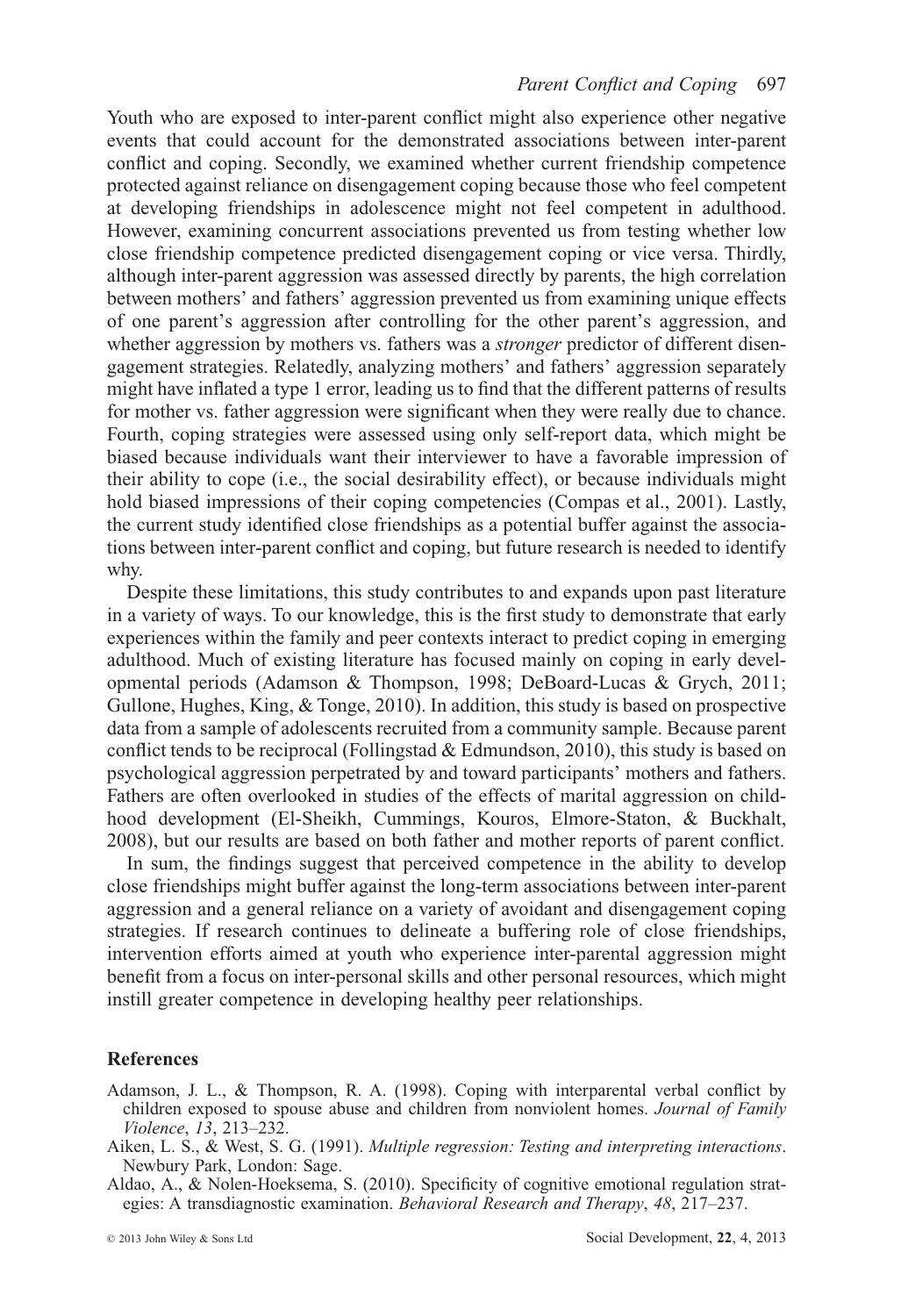- Altshuler, J. L., & Ruble, D. N. (1989). Developmental changes in children's awareness of strategies for coping with uncontrollable stress. *Child Development*, *60*, 1337–1349.
- Arbuckle, J. L. (1996). Full information estimation in the presence of missing data. In G. A. Marcoulides, & R. E. Schumaker (Eds.), *Advanced structural equation modeling: Issues and techniques* (pp. 243–277). Mahwah, NJ: Erlbaum.
- Bokhorst, C., Sumter, S., & Westenberg, P. (2010). Social support from parents, friends, classmates, and teachers in children and adolescents aged 9 to 18 years: Who is perceived as most supportive? *Social Development*, *19*, 417–426.
- Buhrmester, E., & Furman, W. (1987). The development of companionship and intimacy. *Child Development*, *58*, 1101–1113.
- Carver, C. C., Pozo, C., Harris, S. D., Noriega, V., Scheier, M. F., Robinson, D. S., et al. (1993). How coping mediates the effect of optimism on distress: A study of women with early stage breast cancer. *Journal of Personality and Social Psychology*, *65*, 375–390.
- Carver, C. S., Scheier, M. F., & Weintraub, J. K. (1989). Assessing coping strategies: A theoretically based approach. *Journal of Personality and Social Psychology*, *56*, 267–283.
- Coan, J., Schafer, H. S., & Davidson, R. J. (2006). Lending a hand: Social regulation of the neural response to threat. *Psychological Science*, *17*, 1–8.
- Cohen, S., & Wills, T. A. (1985). Stress, social support, and the buffering hypothesis. *Psychological Bulletin*, *98*, 310–357.
- Compas, B., Connor-Smith, J., Saltzman, H., Thomsen, A. H., & Wadsworth, M. E. (2001). Coping with stress during childhood and adolescence: Problems, progress, and potential in theory and research. *Psychological Bulletin*, *127*, 87–127.
- Cook, S. W., & Heppner, P. P. (1997). A psychometric study of three coping measures. *Educational and Psychological Measurement*, *57*, 906–923.
- Crockenberg, S., Leerkes, E., & Lekka, S. (2007). Pathways from marital aggression to infant emotion regulation: The development of withdrawal in infancy. *Infant Behavior and Development*, *30*, 97–113.
- Cyranowski, J. M., Frank, E., Young, E., & Shear, M. K. (2000). Adolescent onset of the gender difference in lifetime rates of major depression: A theoretical model. *Archives of General Psychiatry*, *57*, 21–27.
- DeBoard-Lucas, R. L., & Grych, J. H. (2011). Children's perceptions of intimate partner violence: Causes, consequences, and coping. *Journal of Family Violence*, *26*, 343–354.
- Downs, W. R., Capshew, T., & Rindels, B. (2006). Relationships between adult women's mental health problems and their childhood experiences of parental violence and psychological aggression. *Journal of Family Violence*, *21*, 439–447.
- El-Sheikh, M., Cummings, E. M., Kouros, C. D., Elmore-Staton, L., & Buckhalt, J. (2008). Marital psychological and physical aggression and children's mental and physical health: Direct, mediated, and moderated effects. *Journal of Consulting and Clinical Psychology*, *76*, 138–148.
- El-Sheikh, M., & Kelly, R. (2011). Sleep in children: Links with marital conflict and child development. In M. Sheikh (Ed.), *Sleep and development: Familial and socio-cultural considerations* (pp. 3–28). New York: Oxford University Press.
- Enders, C. K. (2001). The performance of the full information maximum likelihood estimator in multiple regression models with missing data. *Educational and Psychological Measurement*, *61*, 713–740.
- Folkman, S., Lazarus, R. S., Gruen, R. J., & DeLongis, A. (1986). Appraisal, coping, health status, and psychological symptoms. *Journal of Personality and Social Psychology*, *50*, 571–579.
- Follingstad, D. R., & Edmundson, M. (2010). Is psychological abuse reciprocal in intimate relationships? Data from a national sample of American adults. *Journal of Family Violence*, *25*, 495–508.
- Fosco, G. M., DeBoard, R. L., & Grych, J. H. (2007). Making sense of family violence: Implications of children's appraisals of interparental aggression for their short- and long-term functioning. *European Psychologist*, *12*, 6–16.
- Frydenberg, E. (2008). *Adolescent coping: Advances in theory, practice, and research*. New York: Routledge.
- Furman, W., & Buhrmester, D. (1992). Age and sex differences in perceptions of networks of personal relationships. *Child Development*, *63*, 103–115.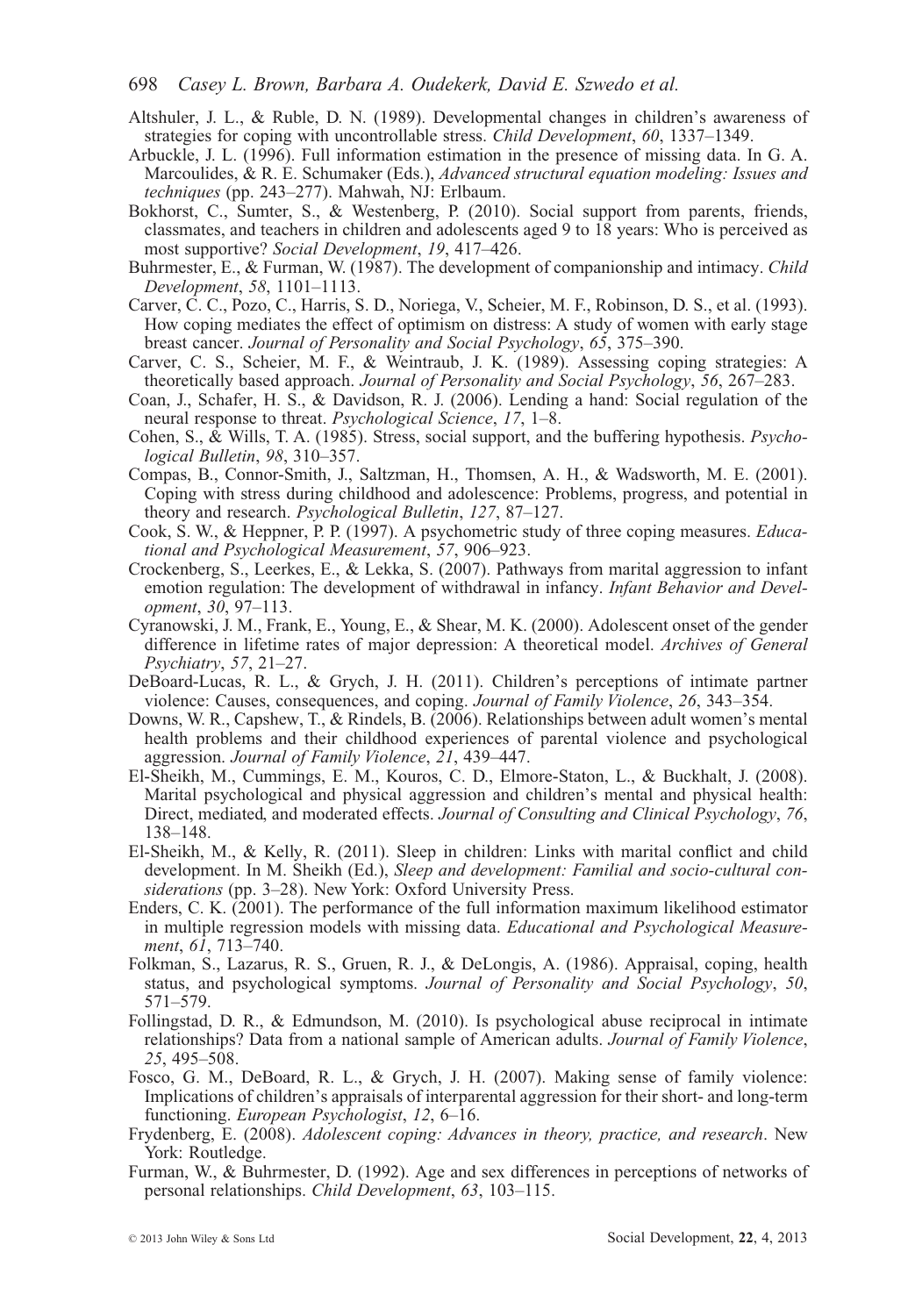- Goldblatt, H. (2003). Strategies of coping among adolescents experiencing inter-parental violence. *Journal of Interpersonal Violence*, *18*, 532–553.
- Gross, J. (1998). The emerging field of emotion regulation: An integrative review. *Review of General Psychology*, *2*, 271–299.
- Gullone, E., Hughes, E. K., King, N. J., & Tonge, B. (2010). The normative development of emotion regulation strategy use in children and adolescents: A 2-year follow-up study. *Journal of Child Psychology and Psychiatry*, *51*, 567–574.
- Harter, S. (1988). *Manual for the self-perception profile for adolescents*. Denver, CO: Colorado: University of Denver.
- House, J. S. (1981). *Work stress and social support*. Reading, MA: Addison-Wesley Publishing Company.
- John, O., & Gross, J. (2004). Healthy and unhealthy emotion regulation: Personality processes, individual differences, and life span development. *Journal of Personality*, *72*, 1301–1334.
- Little, R. J. A., & Rubin, D. B. (1987). *Statistical analysis with missing data*. New York: John Wiley & Sons, Inc.
- Ma, C. Q., & Huebner, E. S. (2008). Attachment relationships and adolescents' life satisfaction: Some relationships matter more to girls than boys. *Psychology in the Schools*, *45*, 177–190.
- Maccoby, E. E. (1990). Gender and relationships: A developmental account. *The American Psychologist*, *45*, 513–520.
- Matthews, G., & Wells, A. (1996). Attentional processes, dysfunctional coping, and clinical intervention. In M. Zeidner, & N. S. Endler (Eds.), *Handbook of coping: Theory, research, applications* (pp. 573–602). New York: Wiley.
- Michael, K., Torres, A., & Seemann, E. (2007). Adolescents' health habits, coping styles, and self-concept are predicted by exposure to interparental conflict. *Journal of Divorce & Remarriage*, *48*, 155–174.
- Morris, A., Silk, J., Steinberg, L., Myers, S., & Robinson, L. (2007). The role of the family context in the development of children's emotion regulation. *Social Development*, *16*, 361– 388.
- Muthen, B., & Muthen, L. (2010). *Mplus user's guide* (6th ed.). Los Angeles, CA: Muthen & Muthen.
- Phelps, S. B., & Jarvis, P. A. (1994). Coping in adolescence: Empirical evidence for a theoretically based approach in assessing coping. *Journal of Youth and Adolescence*, *23*, 359–371.
- Ravindran, A. R., Griffiths, J., Waddell, J., & Anisman, H. (1995). Stressful life events and coping styles in relation to dysthymia and major depressive disorder: Variations associated with alleviation of symptoms following pharmacotherapy. *Progress in Neuro-Psychopharmacology & Biological Psychiatry*, *19*, 637–653.
- Raykov, T. (2005). Analysis of longitudinal studies with missing data using covariance structure modeling with full-information maximum likelihood. *Structural Equation Modeling: A Multidisciplinary Journal*, *12*, 493–505.
- Repetti, R. L., Taylor, S. E., & Seeman, T. E. (2002). Risky families: Family social environments and the mental and physical health of offspring. *Psychological Bulletin*, *128*, 330–366.
- Rodgers, K. B., & Rose, H. A. (2002). Risk and resiliency factors among adolescents who experience marital transitions. *Journal of Marriage and Family*, *64*, 1024–1037.
- Rodrigues, L. N., & Kitzmann, K. M. (2007). Coping as a mediator between interpersonal conflict and adolescents' romantic attachment. *Journal of Social and Personal Relationships*, *24*, 423–439.
- Rosenberg, F. R., & Simmons, R. G. (1975). Sex differences in the self-concept during adolescence. *Sex Roles*, *1*, 147–160.
- Sandler, I. N., Tein, J., & West, S. G. (1994). Coping, stress, and psychological symptoms of children of divorce: A cross-sectional and longitudinal study. *Child Development*, *65*, 1744– 1763.
- Shelton, K. H., & Harold, G. T. (2007). Marital conflict and children's adjustment: The mediating and moderating role of children's coping strategies. *Social Development*, *16*, 497–512.
- Shulman, S., Seiffge-Krenke, I., & Samet, N. (1987). Adolescent coping style as a function of perceived family climate. *Journal of Adolescent Research*, *2*, 367–381.
- Steinberg, L., & Silverberg, S. (1986). The vicissitudes of autonomy in early adolescence. *Child Development*, *57*, 841–851.